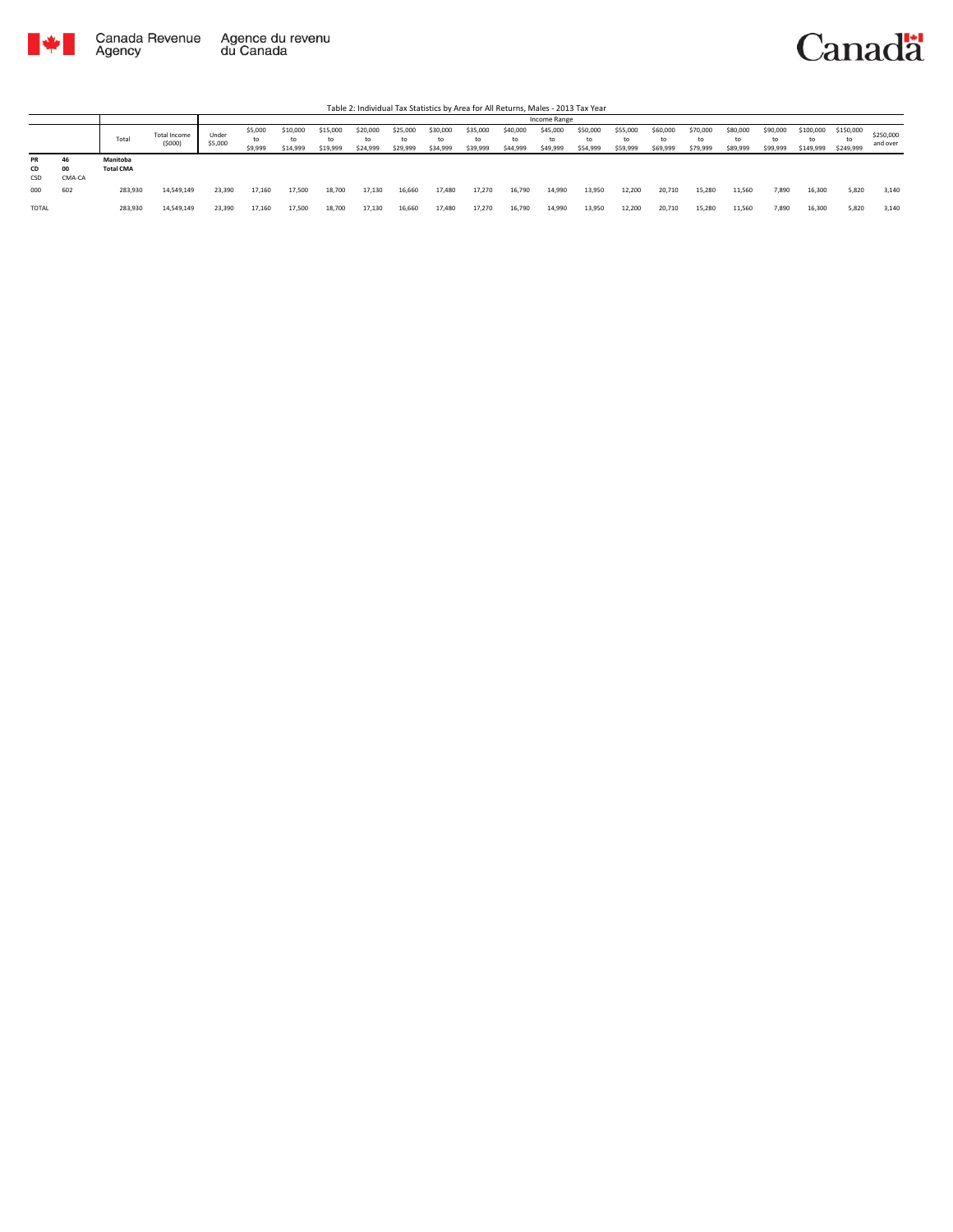

|           |        |                 |                        |                  |                          |                            |                            |                            |                            |                            |                            |                            | Income Range               |                            |                            |                            |                            |                            |                            |                              |                        |                       |
|-----------|--------|-----------------|------------------------|------------------|--------------------------|----------------------------|----------------------------|----------------------------|----------------------------|----------------------------|----------------------------|----------------------------|----------------------------|----------------------------|----------------------------|----------------------------|----------------------------|----------------------------|----------------------------|------------------------------|------------------------|-----------------------|
|           |        | Total           | Total Income<br>(5000) | Under<br>\$5,000 | \$5,000<br>to<br>\$9,999 | \$10,000<br>to<br>\$14,999 | \$15,000<br>to<br>\$19,999 | \$20,000<br>to<br>\$24,999 | \$25,000<br>to<br>\$29,999 | \$30,000<br>to<br>\$34,999 | \$35,000<br>to<br>\$39,999 | \$40,000<br>to<br>\$44,999 | \$45,000<br>to<br>\$49,999 | \$50,000<br>to<br>\$54,999 | \$55,000<br>to<br>\$59,999 | \$60,000<br>to<br>\$69,999 | \$70,000<br>to<br>\$79,999 | \$80,000<br>to<br>\$89,999 | \$90,000<br>to<br>\$99,999 | \$100,000<br>to<br>\$149,999 | \$150,000<br>\$249,999 | \$250,000<br>and over |
| <b>PR</b> | 46     | Manitoba        |                        |                  |                          |                            |                            |                            |                            |                            |                            |                            |                            |                            |                            |                            |                            |                            |                            |                              |                        |                       |
| CD        | 00     | <b>Total CA</b> |                        |                  |                          |                            |                            |                            |                            |                            |                            |                            |                            |                            |                            |                            |                            |                            |                            |                              |                        |                       |
| CSD       | CMA-CA |                 |                        |                  |                          |                            |                            |                            |                            |                            |                            |                            |                            |                            |                            |                            |                            |                            |                            |                              |                        |                       |
| 000       | 605    | 7,500           | 349,527                | 400              | 380                      | 430                        | 560                        | 530                        | 500                        | 620                        | 580                        | 610                        | 450                        | 410                        | 320                        | 560                        | 310                        | 240                        | 150                        | 280                          | 100                    | 60                    |
| 000       | 607    | 6,330           | 258,445                | 360              | 480                      | 760                        | 560                        | 450                        | 390                        | 450                        | 300                        | 380                        | 330                        | 300                        | 250                        | 390                        | 280                        | 210                        | 110                        | 250                          | 70                     | 30                    |
| 000       | 610    | 21,120          | 1,078,333              | 970              | 1.250                    | 1,600                      | 1,290                      | 1.130                      | 1,210                      | 1.470                      | 1.400                      | 1,310                      | 1.140                      | 1,040                      | 1.000                      | 1.770                      | 1,310                      | 920                        | 570                        | 1.180                        | 400                    | 180                   |
| 000       | 640    | 4,780           | 310,160                | 400              | 230                      | 220                        | 200                        | 200                        | 150                        | 180                        | 200                        | 170                        | 170                        | 160                        | 140                        | 300                        | 270                        | 350                        | 340                        | 970                          | 120                    | 30                    |
| TOTAL     |        | 39,730          | 1,996,466              | 2.130            | 2.330                    | 3.020                      | 2.610                      | 2.310                      | 2,250                      | 2.720                      | 2.480                      | 2,460                      | 2,090                      | 1,910                      | 1.700                      | 3,010                      | 2.170                      | 1.720                      | 1,170                      | 2.680                        | 700                    | 300                   |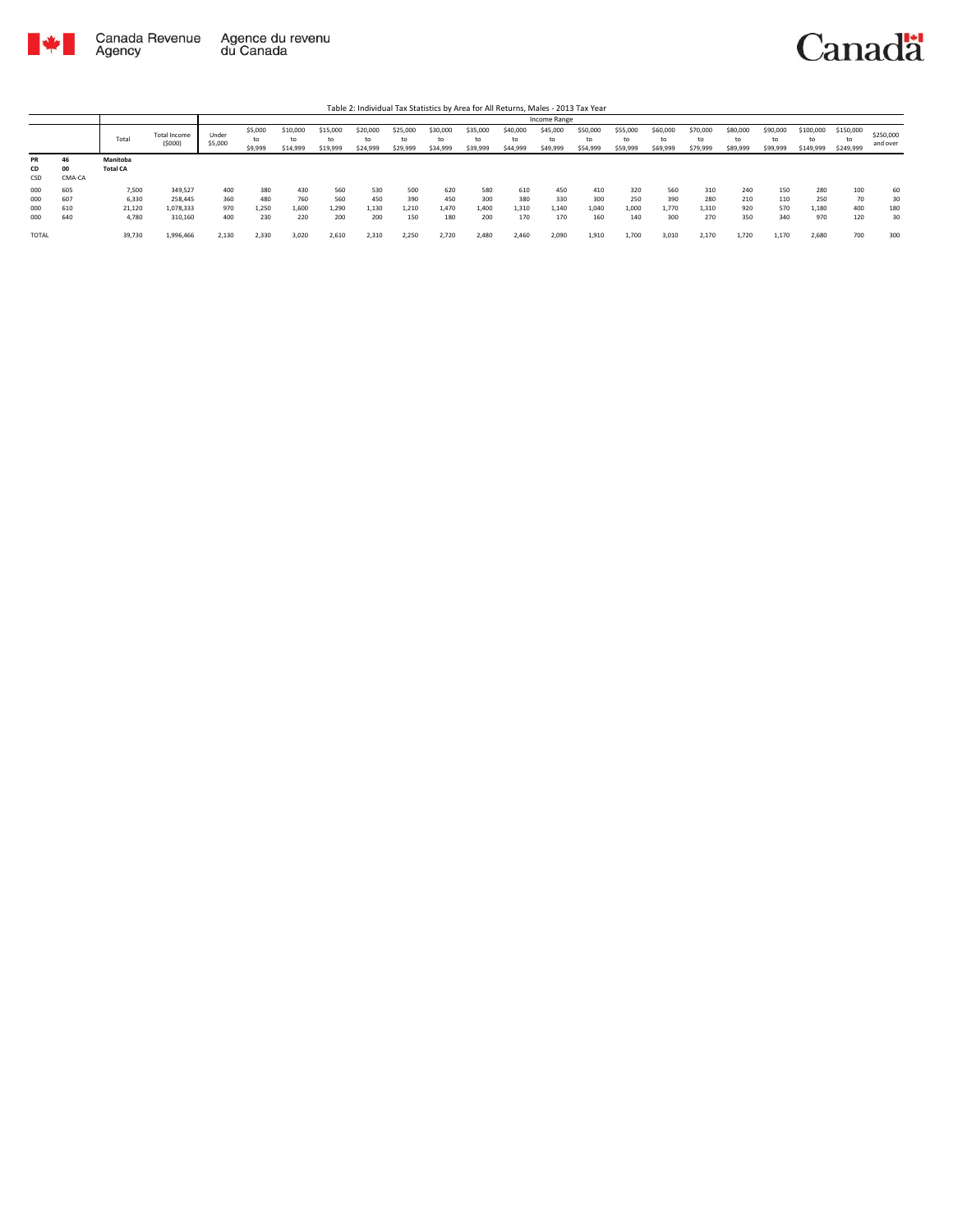

|                        |                    |                            |                               |                  |                          |                            |                            |                            |                            |                            |                            |                            | Income Range               |                            |                            |                            |                            |                            |                            |                              |                              |                       |
|------------------------|--------------------|----------------------------|-------------------------------|------------------|--------------------------|----------------------------|----------------------------|----------------------------|----------------------------|----------------------------|----------------------------|----------------------------|----------------------------|----------------------------|----------------------------|----------------------------|----------------------------|----------------------------|----------------------------|------------------------------|------------------------------|-----------------------|
|                        |                    | Total                      | <b>Total Income</b><br>(5000) | Under<br>\$5,000 | \$5,000<br>to<br>\$9,999 | \$10,000<br>to<br>\$14,999 | \$15,000<br>to<br>\$19,999 | \$20,000<br>to<br>\$24,999 | \$25,000<br>to<br>\$29,999 | \$30,000<br>to<br>\$34,999 | \$35,000<br>to<br>\$39,999 | \$40,000<br>to<br>\$44,999 | \$45,000<br>to<br>\$49,999 | \$50,000<br>to<br>\$54,999 | \$55,000<br>to<br>\$59,999 | \$60,000<br>to<br>\$69,999 | \$70,000<br>to<br>\$79,999 | \$80,000<br>to<br>\$89,999 | \$90,000<br>to<br>\$99,999 | \$100,000<br>to<br>\$149,999 | \$150,000<br>to<br>\$249,999 | \$250,000<br>and over |
| <b>PR</b><br>CD<br>CSD | 46<br>01<br>CMA-CA | Manitoba<br>Division No. 1 |                               |                  |                          |                            |                            |                            |                            |                            |                            |                            |                            |                            |                            |                            |                            |                            |                            |                              |                              |                       |
| 035                    | 997                | 590                        | 20,243                        | 50               | 40                       | 80                         | 70                         | 50                         | 40                         | 40                         | 40                         | 40                         | 20                         | 40                         | 20                         | 30                         | 20                         |                            |                            | 10                           |                              |                       |
| 039                    | 997                | 530                        | 19,032                        | 20               | 50                       | 50                         | 70                         | 50                         | 30                         | 40                         | 40                         | 30                         | 30                         | 30                         | 20                         | 20                         | 20                         | 10                         | 20                         | 10                           |                              |                       |
| 043                    | 997                | 420                        | 15,843                        | 20               | 20                       | 30                         | 50                         | 40                         | 40                         | 40                         | 30                         | 30                         | 20                         | 20                         | 20                         | 30                         | 10                         | 10                         |                            |                              |                              |                       |
| 046                    | 998                | 610                        | 24,814                        | 30               | 30                       | 40                         | 50                         | 50                         | 50                         | 50                         | 40                         | 40                         | 50                         | 30                         | 20                         | 40                         | 30                         | 10                         |                            | 30                           |                              |                       |
| 051                    | 997                | 650                        | 38,500                        | 30               | 30                       | 20                         | 20                         | 20                         | 30                         | 30                         | 30                         | 40                         | 60                         | 40                         | 50                         | 70                         | 70                         | 20                         | 30                         | 60                           | 20                           |                       |
| 057                    | 997                | 1,010                      | 54,195                        | 30               | 40                       | 40                         | 70                         | 70                         | 60                         | 80                         | 70                         | 60                         | 70                         | 60                         | 40                         | 80                         | 60                         | 40                         | 40                         | 80                           | 20                           |                       |
| 060                    | 997                | 550                        | 29,481                        | 20               | 20                       | 20                         | 50                         | 30                         | 40                         | 40                         | 40                         | 30                         | 30                         | 30                         | 30                         | 60                         | 30                         | 30                         | 10                         | 40                           | 10                           |                       |
| 070                    | 998                | 80                         | 2,985                         | 20               |                          |                            |                            |                            |                            |                            |                            |                            |                            |                            |                            |                            |                            |                            |                            |                              |                              |                       |
| 071                    | 997                | 2,100                      | 76,938                        | 520              | 100                      | 110                        | 190                        | 120                        | 120                        | 100                        | 110                        | 110                        | 90                         | 80                         | 60                         | 100                        | 90                         | 60                         | 40                         | 90                           | 20                           | 20                    |
| 075                    | 998                | 160                        | 7,178                         | 20               |                          | 20                         |                            | 20                         |                            |                            |                            |                            |                            |                            |                            | 20                         |                            |                            |                            |                              |                              |                       |
| 078                    | 996                | 160                        | 6.822                         |                  |                          |                            | 20                         | 20                         | 20                         |                            | 10                         | 20                         |                            |                            | 10                         | 10                         |                            |                            |                            |                              |                              |                       |
| 094                    | 997                | 540                        | 25,756                        | 30               | 20                       | 20                         | 50                         | 40                         | 40                         | 40                         | 30                         | 30                         | 40                         | 30                         | 30                         | 50                         | 20                         | 20                         | 20                         | 30                           |                              |                       |
| <b>TOTAL</b>           |                    | 7,400                      | 321,786                       | 790              | 350                      | 430                        | 640                        | 510                        | 460                        | 480                        | 450                        | 450                        | 420                        | 380                        | 300                        | 500                        | 350                        | 230                        | 180                        | 360                          | 90                           | 30                    |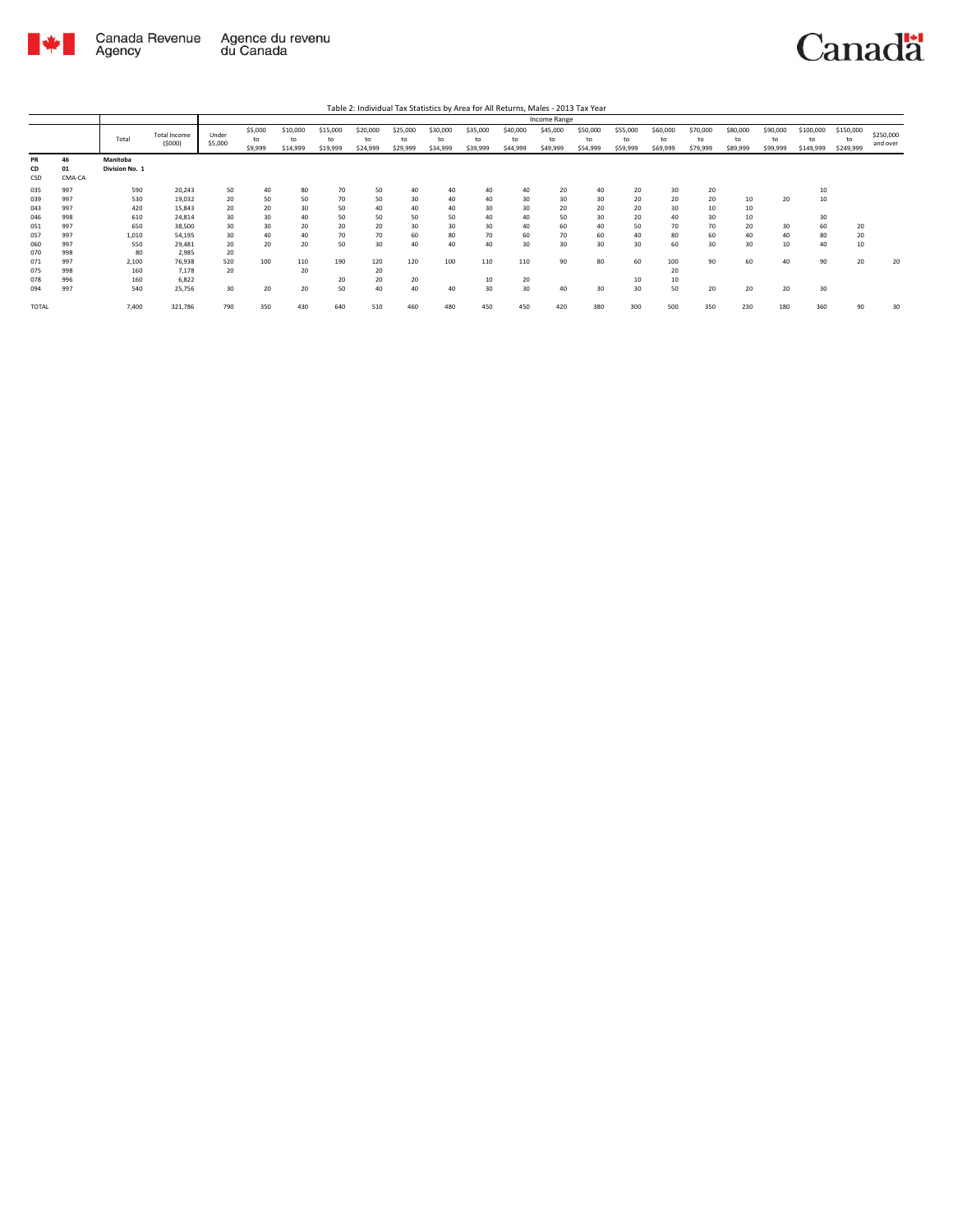

|  | Table 2: Individual Tax Statistics by Area for All Returns, Males - 2013 Tax Year |
|--|-----------------------------------------------------------------------------------|
|  |                                                                                   |

|                 |                    |                            |                               |                  |                          |                            |                            |                            |                            |                            |                            |                            | Income Range               |                            |                            |                            |                            |                            |                            |                              |                              |                       |
|-----------------|--------------------|----------------------------|-------------------------------|------------------|--------------------------|----------------------------|----------------------------|----------------------------|----------------------------|----------------------------|----------------------------|----------------------------|----------------------------|----------------------------|----------------------------|----------------------------|----------------------------|----------------------------|----------------------------|------------------------------|------------------------------|-----------------------|
|                 |                    | Total                      | <b>Total Income</b><br>(5000) | Under<br>\$5,000 | \$5,000<br>to<br>\$9,999 | \$10,000<br>to<br>\$14,999 | \$15,000<br>to<br>\$19,999 | \$20,000<br>to<br>\$24,999 | \$25,000<br>to<br>\$29,999 | \$30,000<br>to<br>\$34,999 | \$35,000<br>to<br>\$39,999 | \$40,000<br>to<br>\$44,999 | \$45,000<br>to<br>\$49,999 | \$50,000<br>to<br>\$54,999 | \$55,000<br>to<br>\$59,999 | \$60,000<br>to<br>\$69,999 | \$70,000<br>to<br>\$79,999 | \$80,000<br>to<br>\$89,999 | \$90,000<br>to<br>\$99,999 | \$100,000<br>to<br>\$149,999 | \$150,000<br>to<br>\$249,999 | \$250,000<br>and over |
| PR<br>CD<br>CSD | 46<br>02<br>CMA-CA | Manitoba<br>Division No. 2 |                               |                  |                          |                            |                            |                            |                            |                            |                            |                            |                            |                            |                            |                            |                            |                            |                            |                              |                              |                       |
| 025             | 997                | 680                        | 24,417                        | 80               | 40                       | 50                         | 50                         | 60                         | 40                         | 50                         | 50                         | 60                         | 30                         | 40                         | 20                         |                            | 20                         | 10                         | 10                         | 20                           |                              |                       |
| 026             | 999                | 30                         | 50                            | 20               |                          |                            |                            |                            |                            |                            |                            |                            |                            |                            |                            |                            |                            |                            |                            |                              |                              |                       |
| 027             | 998                | 150                        | 386                           | 130              |                          |                            |                            |                            |                            |                            |                            |                            |                            |                            |                            |                            |                            |                            |                            |                              |                              |                       |
| 032             | 997                | 1,010                      | 43,832                        | 40               | 40                       | 70                         | 80                         | 70                         | 90                         | 70                         | 80                         | 80                         | 70                         | 70                         | 50                         | 80                         | 40                         | 30                         | 20                         | 40                           |                              |                       |
| 037             | 997                | 600                        | 26,529                        | 30               | 30                       | 30                         | 40                         | 30                         | 40                         | 50                         | 40                         | 40                         | 50                         | 40                         | 20                         | 50                         | 30                         | 20                         | 20                         | 20                           |                              |                       |
| 041             | 996                | 3,330                      | 142,809                       | 160              | 160                      | 220                        | 240                        | 200                        | 230                        | 240                        | 320                        | 260                        | 230                        | 190                        | 170                        | 260                        | 140                        | 110                        | 70                         | 110                          | 20                           |                       |
| 046             | 996                | 1.410                      | 82,541                        | 60               | 60                       | 50                         | 70                         | 70                         | 50                         | 70                         | 90                         | 80                         | 80                         | 100                        | 60                         | 130                        | 100                        | 90                         | 80                         | 110                          | 30                           | 20                    |
| 053             | 996                | 1.150                      | 46,015                        | 60               | 70                       | 90                         | 90                         | 80                         | 90                         | 90                         | 80                         | 90                         | 100                        | 60                         | 50                         | 90                         | 50                         | 30                         | 10                         | 30                           |                              |                       |
| 057             | 996                | 930                        | 43,344                        | 30               | 30                       | 40                         | 70                         | 70                         | 50                         | 70                         | 80                         | 80                         | 80                         | 70                         | 50                         | 90                         | 50                         | 30                         | 10                         | 30                           | 10                           |                       |
| 061             | 996                | 1.930                      | 89,824                        | 90               | 90                       | 130                        | 140                        | 130                        | 110                        | 130                        | 110                        | 130                        | 130                        | 120                        | 110                        | 150                        | 110                        | 80                         | 50                         | 90                           | 30                           |                       |
| <b>TOTAL</b>    |                    | 11,210                     | 499,747                       | 710              | 530                      | 680                        | 780                        | 710                        | 710                        | 780                        | 840                        | 810                        | 760                        | 660                        | 540                        | 890                        | 540                        | 410                        | 270                        | 460                          | 110                          | 40                    |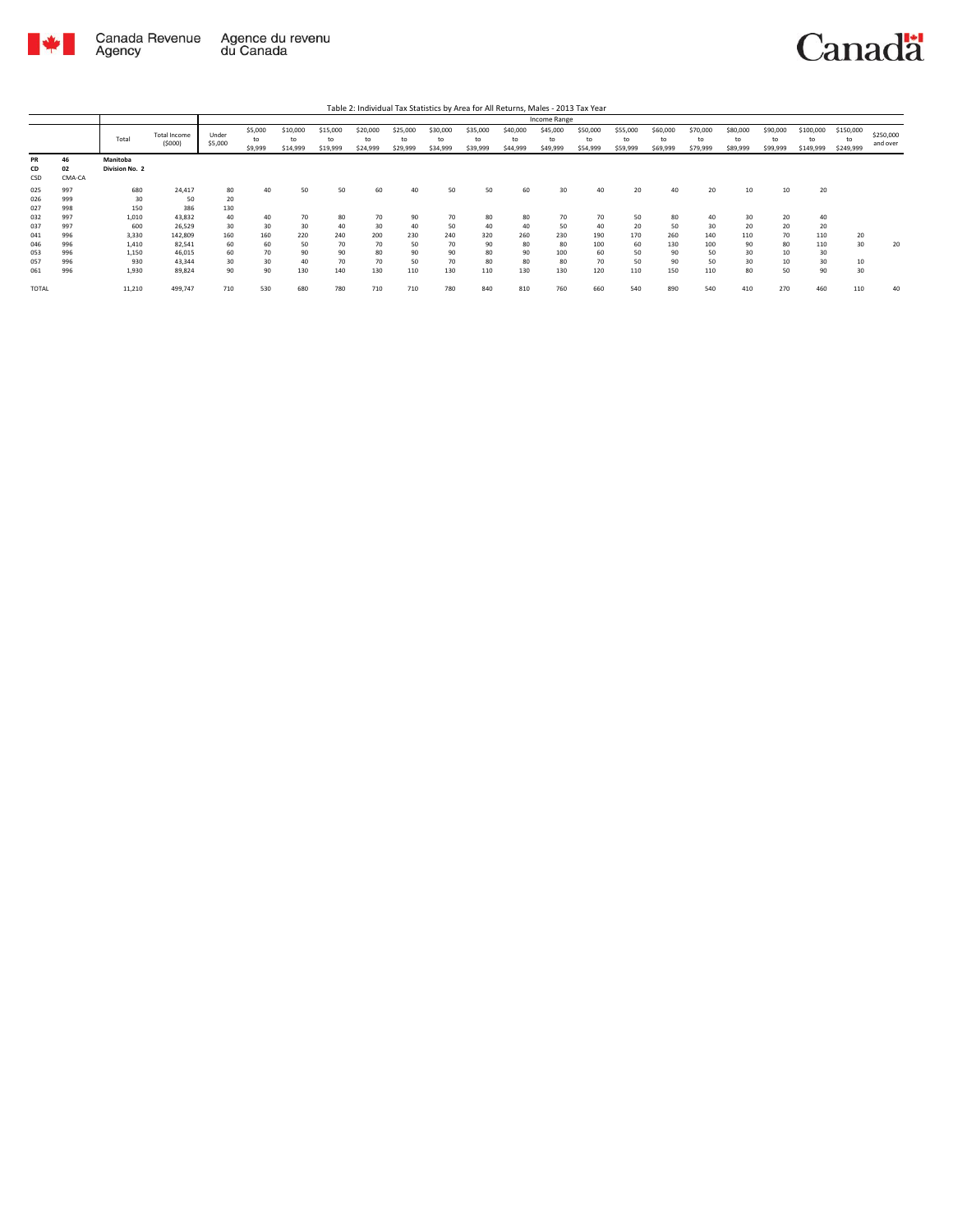

|                        |                    |                            |                               |                  |                          |                            |                            |                            |                            |                            |                            |                            | Income Range               |                            |                            |                            |                            |                            |                            |                              |                              |                       |
|------------------------|--------------------|----------------------------|-------------------------------|------------------|--------------------------|----------------------------|----------------------------|----------------------------|----------------------------|----------------------------|----------------------------|----------------------------|----------------------------|----------------------------|----------------------------|----------------------------|----------------------------|----------------------------|----------------------------|------------------------------|------------------------------|-----------------------|
|                        |                    | Total                      | <b>Total Income</b><br>(5000) | Under<br>\$5,000 | \$5,000<br>to<br>\$9,999 | \$10,000<br>to<br>\$14,999 | \$15,000<br>to<br>\$19,999 | \$20,000<br>to<br>\$24,999 | \$25,000<br>to<br>\$29,999 | \$30,000<br>to<br>\$34,999 | \$35,000<br>to<br>\$39,999 | \$40,000<br>to<br>\$44,999 | \$45,000<br>to<br>\$49,999 | \$50,000<br>to<br>\$54,999 | \$55,000<br>to<br>\$59,999 | \$60,000<br>to<br>\$69,999 | \$70,000<br>to<br>\$79,999 | \$80,000<br>to<br>\$89,999 | \$90,000<br>to<br>\$99,999 | \$100,000<br>to<br>\$149,999 | \$150,000<br>to<br>\$249,999 | \$250,000<br>and over |
| <b>PR</b><br>CD<br>CSD | 46<br>03<br>CMA-CA | Manitoba<br>Division No. 3 |                               |                  |                          |                            |                            |                            |                            |                            |                            |                            |                            |                            |                            |                            |                            |                            |                            |                              |                              |                       |
| 030                    | 997                | 610                        | 27,341                        | 50               | 30                       | 30                         | 40                         | 40                         | 40                         | 40                         | 50                         | 40                         | 50                         | 20                         | 20                         | 50                         | 30                         | 20                         | 20                         | 30                           |                              |                       |
| 033                    | 998                | 280                        | 12.622                        | 20               | 20                       | 20                         | 20                         | 10                         | 20                         | 20                         | 10                         | 20                         | 20                         | 20                         | 10                         | 20                         | 20                         | 10                         | 10                         | 10                           |                              |                       |
| 036                    | 998                | 710                        | 31,354                        | 40               | 30                       | 40                         | 40                         | 50                         | 60                         | 70                         | 80                         | 60                         | 70                         | 40                         | 30                         | 40                         | 20                         | 20                         | 10                         | 20                           | 10                           |                       |
| 038                    | 999                | 190                        | 7.734                         |                  | 20                       | 10                         | 10                         | 10                         |                            | 20                         | 20                         | 30                         | 10                         |                            |                            |                            |                            |                            |                            |                              |                              |                       |
| 040                    | 998                | 1,400                      | 69.036                        | 60               | 70                       | 60                         | 90                         | 110                        | 100                        | 110                        | 130                        | 100                        | 90                         | 90                         | 50                         | 100                        | 80                         | 40                         | 20                         | 60                           | 20                           | 10                    |
| 042                    | 998                | 550                        | 22,508                        | 20               | 30                       | 30                         | 40                         | 40                         | 40                         | 40                         | 60                         | 70                         | 40                         | 40                         | 30                         | 30                         | 20                         | 10                         |                            |                              |                              |                       |
| 047                    | 998                | 1,250                      | 47.424                        | 70               | 70                       | 90                         | 80                         | 90                         | 100                        | 110                        | 160                        | 120                        | 100                        | 50                         | 50                         | 60                         | 40                         | 40                         | 20                         | 20                           |                              |                       |
| 050                    | 998                | 5,680                      | 248.747                       | 260              | 300                      | 350                        | 420                        | 370                        | 380                        | 500                        | 560                        | 600                        | 390                        | 300                        | 210                        | 320                        | 230                        | 130                        | 60                         | 180                          | 60                           | 40                    |
| 053                    | 998                | 3.460                      | 162.292                       | 150              | 140                      | 220                        | 300                        | 220                        | 220                        | 290                        | 290                        | 280                        | 230                        | 180                        | 130                        | 230                        | 150                        | 140                        | 80                         | 160                          | 50                           | 20                    |
| 058                    | 998                | 330                        | 14,828                        | 10               | 20                       | 20                         | 30                         | 20                         | 20                         | 20                         | 30                         | 30                         | 30                         | 20                         | 20                         | 20                         | 20                         |                            |                            | 10                           |                              |                       |
| 062                    | 998                | 370                        | 16.837                        | 10               | 10                       | 30                         | 30                         | 20                         | 30                         | 30                         | 30                         | 40                         | 30                         | 20                         | 20                         | 20                         | 10                         | 20                         |                            | 10                           |                              |                       |
| 065                    | 997                | 1,080                      | 62.223                        | 40               | 50                       | 60                         | 40                         | 70                         | 80                         | 80                         | 100                        | 80                         | 80                         | 70                         | 50                         | 90                         | 60                         | 30                         | 30                         | 50                           | 20                           | 10                    |
| 067                    | 998                | 690                        | 32.033                        | 40               | 30                       | 40                         | 60                         | 40                         | 40                         | 60                         | 50                         | 50                         | 50                         | 40                         | 30                         | 50                         | 40                         | 30                         | 20                         | 30                           | 10                           |                       |
| 072                    | 997                | 900                        | 49.095                        | 50               | 40                       | 60                         | 70                         | 50                         | 70                         | 60                         | 60                         | 60                         | 60                         | 60                         | 40                         | 60                         | 60                         | 30                         | 20                         | 30                           | 10                           | 10                    |
| 074                    | 998                | 1,480                      | 73,777                        | 60               | 60                       | 70                         | 120                        | 90                         | 80                         | 100                        | 120                        | 100                        | 100                        | 80                         | 80                         | 100                        | 110                        | 60                         | 40                         | 70                           | 20                           | 10                    |
| <b>TOTAL</b>           |                    | 18,960                     | 877,850                       | 900              | 910                      | 1,110                      | 1,390                      | 1,230                      | 1,290                      | 1,540                      | 1,730                      | 1,670                      | 1,330                      | 1,030                      | 770                        | 1,190                      | 870                        | 590                        | 350                        | 690                          | 240                          | 130                   |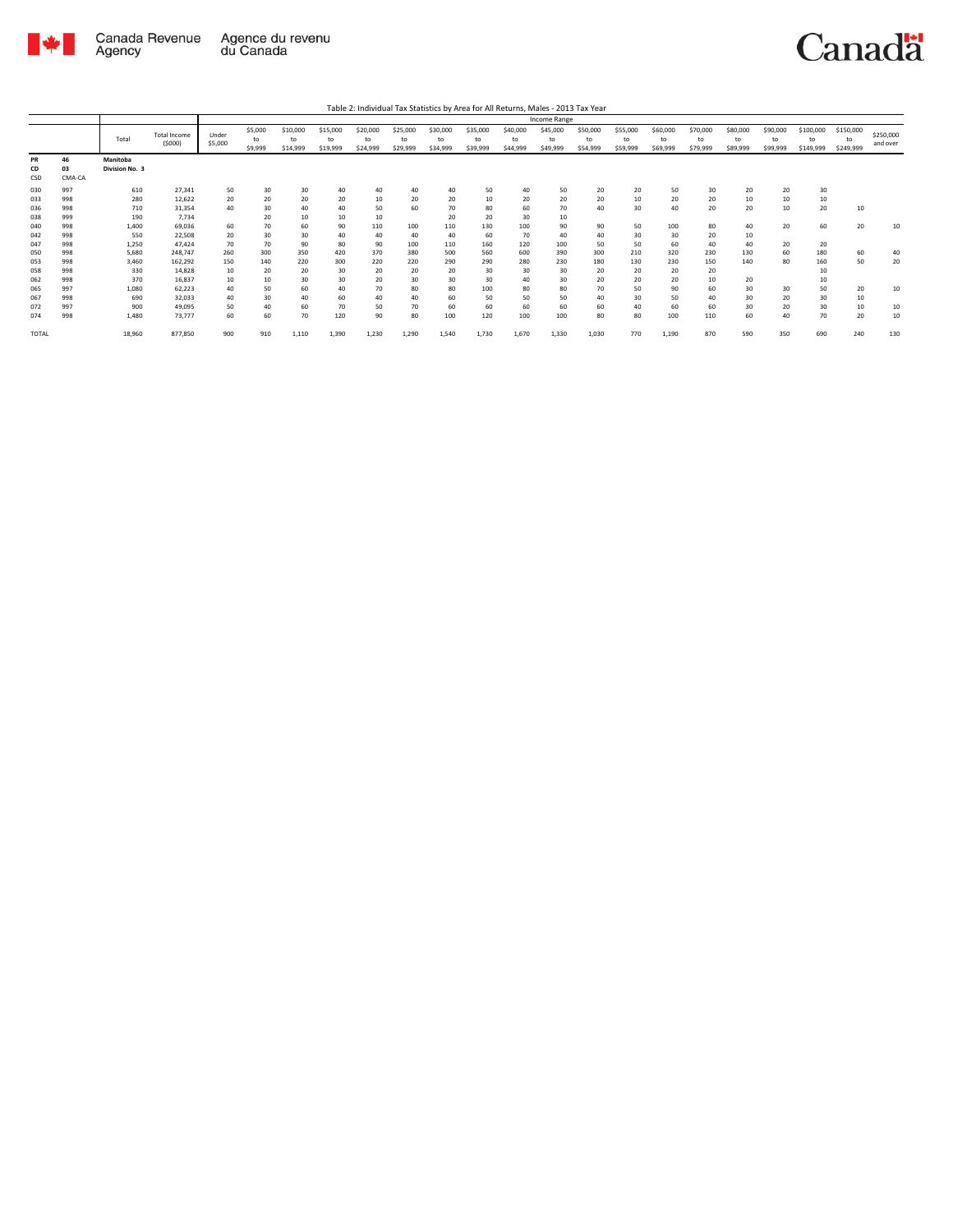

|                        |                    |                            |                               |                  |                          |                            |                            |                            |                            |                            |                            |                            | Income Range               |                            |                            |                            |                            |                            |                            |                              |                              |                       |
|------------------------|--------------------|----------------------------|-------------------------------|------------------|--------------------------|----------------------------|----------------------------|----------------------------|----------------------------|----------------------------|----------------------------|----------------------------|----------------------------|----------------------------|----------------------------|----------------------------|----------------------------|----------------------------|----------------------------|------------------------------|------------------------------|-----------------------|
|                        |                    | Total                      | <b>Total Income</b><br>(5000) | Under<br>\$5,000 | \$5,000<br>to<br>\$9,999 | \$10,000<br>to<br>\$14,999 | \$15,000<br>to<br>\$19,999 | \$20,000<br>to<br>\$24,999 | \$25,000<br>to<br>\$29,999 | \$30,000<br>to<br>\$34,999 | \$35,000<br>to<br>\$39,999 | \$40,000<br>to<br>\$44,999 | \$45,000<br>to<br>\$49,999 | \$50,000<br>to<br>\$54,999 | \$55,000<br>to<br>\$59,999 | \$60,000<br>to<br>\$69,999 | \$70,000<br>to<br>\$79,999 | \$80,000<br>to<br>\$89,999 | \$90,000<br>to<br>\$99,999 | \$100,000<br>to<br>\$149,999 | \$150,000<br>to<br>\$249,999 | \$250,000<br>and over |
| <b>PR</b><br>CD<br>CSD | 46<br>04<br>CMA-CA | Manitoba<br>Division No. 4 |                               |                  |                          |                            |                            |                            |                            |                            |                            |                            |                            |                            |                            |                            |                            |                            |                            |                              |                              |                       |
| 033                    | 998                | 400                        | 17,881                        | 30               | 20                       | 30                         | 30                         | 30                         | 20                         | 30                         | 40                         | 30                         | 30                         | 30                         | 10                         | 20                         | 20                         |                            | 10                         | 20                           |                              |                       |
| 035                    | 999                | 290                        | 12,291                        | 20               | 20                       | 20                         | 30                         | 20                         | 20                         | 20                         | 30                         | 20                         | 10                         | 10                         | 10                         | 10                         | 10                         |                            |                            |                              |                              |                       |
| 039                    | 998                | 370                        | 15,813                        | 20               | 20                       | 30                         | 40                         | 30                         | 30                         | 30                         | 30                         | 20                         | 30                         | 10                         | 20                         | 10                         |                            | 10                         |                            | 10                           |                              |                       |
| 044                    | 998                | 350                        | 16,042                        | 20               | 20                       | 30                         | 30                         | 30                         | 20                         | 20                         | 30                         | 20                         | 20                         | 20                         |                            | 20                         | 10                         | 10                         |                            | 20                           |                              |                       |
| 046                    | 999                | 270                        | 12,971                        |                  |                          | 10                         | 20                         | 30                         | 20                         | 20                         | 20                         | 20                         | 20                         | 20                         | 10                         | 10                         |                            |                            |                            | 10                           |                              |                       |
| 051                    | 999                | 260                        | 9,930                         | 20               | 20                       | 20                         | 30                         | 20                         | 20                         | 30                         | 20                         | 10                         | 20                         | 10                         | 10                         | 10                         |                            |                            |                            |                              |                              |                       |
| 053                    | 999                | 90                         | 2,783                         |                  |                          |                            | 10                         |                            |                            | 10                         |                            |                            |                            |                            |                            |                            |                            |                            |                            |                              |                              |                       |
| 057                    | 999                | 300                        | 10,940                        | 10               | 20                       | 30                         | 40                         | 30                         | 20                         | 20                         | 20                         | 30                         | 10                         | 20                         | 10                         | 10                         |                            |                            |                            |                              |                              |                       |
| 063                    | 998                | 860                        | 33.562                        | 130              | 60                       | 60                         | 80                         | 60                         | 60                         | 60                         | 50                         | 50                         | 40                         | 40                         | 30                         | 40                         | 20                         | 20                         |                            | 20                           | 10                           | 10                    |
| 066                    | 997                | 110                        | 4,839                         |                  |                          |                            | 20                         |                            | 10                         |                            | 10                         | 10                         |                            |                            |                            |                            |                            |                            |                            |                              |                              |                       |
| <b>TOTAL</b>           |                    | 3,310                      | 137,051                       | 260              | 190                      | 240                        | 340                        | 260                        | 220                        | 260                        | 240                        | 230                        | 190                        | 170                        | 130                        | 150                        | 110                        | 90                         | 60                         | 100                          | 50                           | 30                    |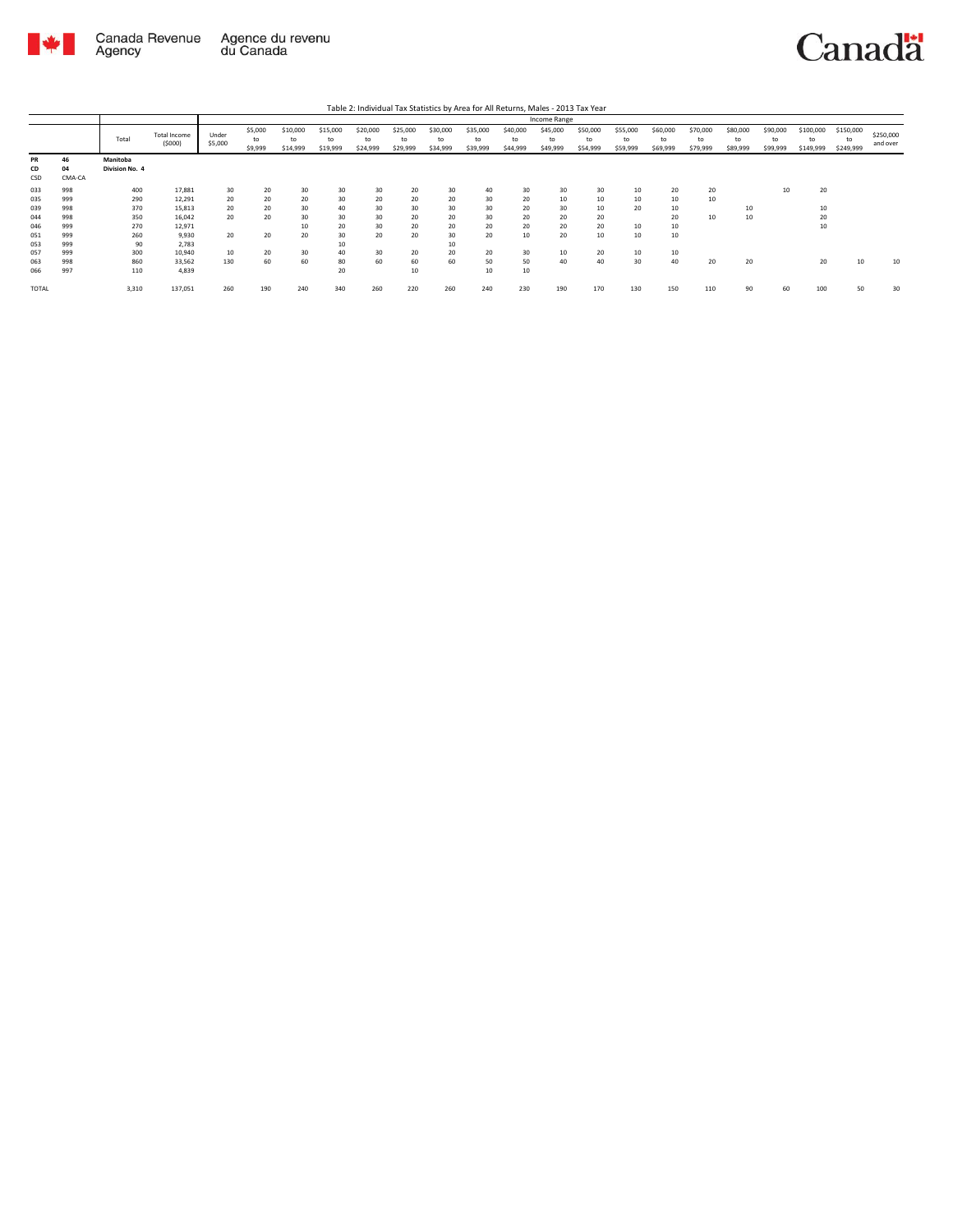

|                     |                          |                            |                               |                  |                          |                            |                            |                            |                            |                              | Table 2: Individual Tax Statistics by Area for All Returns, Males - 2013 Tax Year |                            |                            |                            |                            |                            |                            |                            |                            |                              |                              |                       |
|---------------------|--------------------------|----------------------------|-------------------------------|------------------|--------------------------|----------------------------|----------------------------|----------------------------|----------------------------|------------------------------|-----------------------------------------------------------------------------------|----------------------------|----------------------------|----------------------------|----------------------------|----------------------------|----------------------------|----------------------------|----------------------------|------------------------------|------------------------------|-----------------------|
|                     |                          |                            |                               |                  |                          |                            |                            |                            |                            |                              |                                                                                   |                            | Income Range               |                            |                            |                            |                            |                            |                            |                              |                              |                       |
|                     |                          | Total                      | <b>Total Income</b><br>(5000) | Under<br>\$5,000 | \$5,000<br>to<br>\$9,999 | \$10,000<br>to<br>\$14,999 | \$15,000<br>to<br>\$19,999 | \$20,000<br>to<br>\$24,999 | \$25,000<br>to<br>\$29,999 | \$30,000<br>to<br>\$34,999   | \$35,000<br>to<br>\$39,999                                                        | \$40,000<br>to<br>\$44,999 | \$45,000<br>to<br>\$49,999 | \$50,000<br>to<br>\$54,999 | \$55,000<br>to<br>\$59,999 | \$60,000<br>to<br>\$69,999 | \$70,000<br>to<br>\$79,999 | \$80,000<br>to<br>\$89,999 | \$90,000<br>to<br>\$99,999 | \$100,000<br>to<br>\$149,999 | \$150,000<br>to<br>\$249,999 | \$250,000<br>and over |
| PR<br>CD<br>CSD     | 46<br>05<br>CMA-CA       | Manitoba<br>Division No. 5 |                               |                  |                          |                            |                            |                            |                            |                              |                                                                                   |                            |                            |                            |                            |                            |                            |                            |                            |                              |                              |                       |
| 025<br>031<br>033   | 998<br>998<br>998        | 2,230<br>20                | 112,397<br>1,024              | 90               | 90                       | 150                        | 200                        | 160                        | 130                        | 160                          | 150                                                                               | 170                        | 140                        | 110                        | 90                         | 150                        | 120                        | 100                        | 60                         | 100                          | 40                           | 30                    |
| 037<br>039<br>043   | 999<br>998<br>998        | 180<br>390<br>170          | 9,612<br>21,129<br>10,864     | 10               | 10<br>10                 | 20<br>20                   | 10<br>40<br>10             | 10<br>40<br>10             | 10<br>30<br>10             | 10<br>20<br>10 <sup>10</sup> | 10<br>30                                                                          | 10<br>20<br>10             | 30                         | 10<br>30                   | 10                         | 20<br>30                   | 10<br>20                   | 20<br>10                   | 20                         | 20<br>10                     |                              |                       |
| 047<br>050<br>052   | 997<br>998<br>998        | 140<br>20<br>580           | 14.303<br>718<br>38,192       | 20               | 30                       | 30                         | 10<br>40                   | 30                         | 30                         | 30 <sub>o</sub>              | 20                                                                                | 40                         | 40                         | 30                         | 20                         | 30                         | 50                         | 30                         | 20                         | 20<br>50                     | 10<br>20                     | 10<br>20              |
| 055<br>058<br>061   | 999<br>999<br>998        | 220<br>60<br>20            | 14,747<br>2.908<br>1,045      | 20               |                          | 10                         | 10                         | 20                         | 10                         | 10 <sup>10</sup>             |                                                                                   | 10                         |                            | 10                         |                            | 10                         | 20                         | 10                         |                            | 30                           | 20                           |                       |
| 063<br>067<br>070   | 998<br>997<br>997<br>997 | 300<br>210<br>300          | 14,414<br>11,419<br>13,387    | 10<br>40         | 10<br>10<br>10           | 20<br>20<br>20             | 40<br>10<br>30             | 20<br>20<br>20             | 20<br>10<br>20             | 20<br>10<br>20               | 30<br>20<br>20                                                                    | 20<br>$20\,$<br>20         | 20<br>10<br>10             | 10<br>10<br>10             | 10<br>10                   | 10<br>10<br>20             | 20                         | 10<br>20                   | 10                         | 20<br>10<br>10               |                              |                       |
| 076<br><b>TOTAL</b> |                          | 4.850                      | 266,348                       | 210              | 190                      | 310                        | 420                        | 340                        | 290                        | 300                          | 300                                                                               | 330                        | 290                        | 240                        | 190                        | 310                        | 270                        | 210                        | 150                        | 280                          | 130                          | 90                    |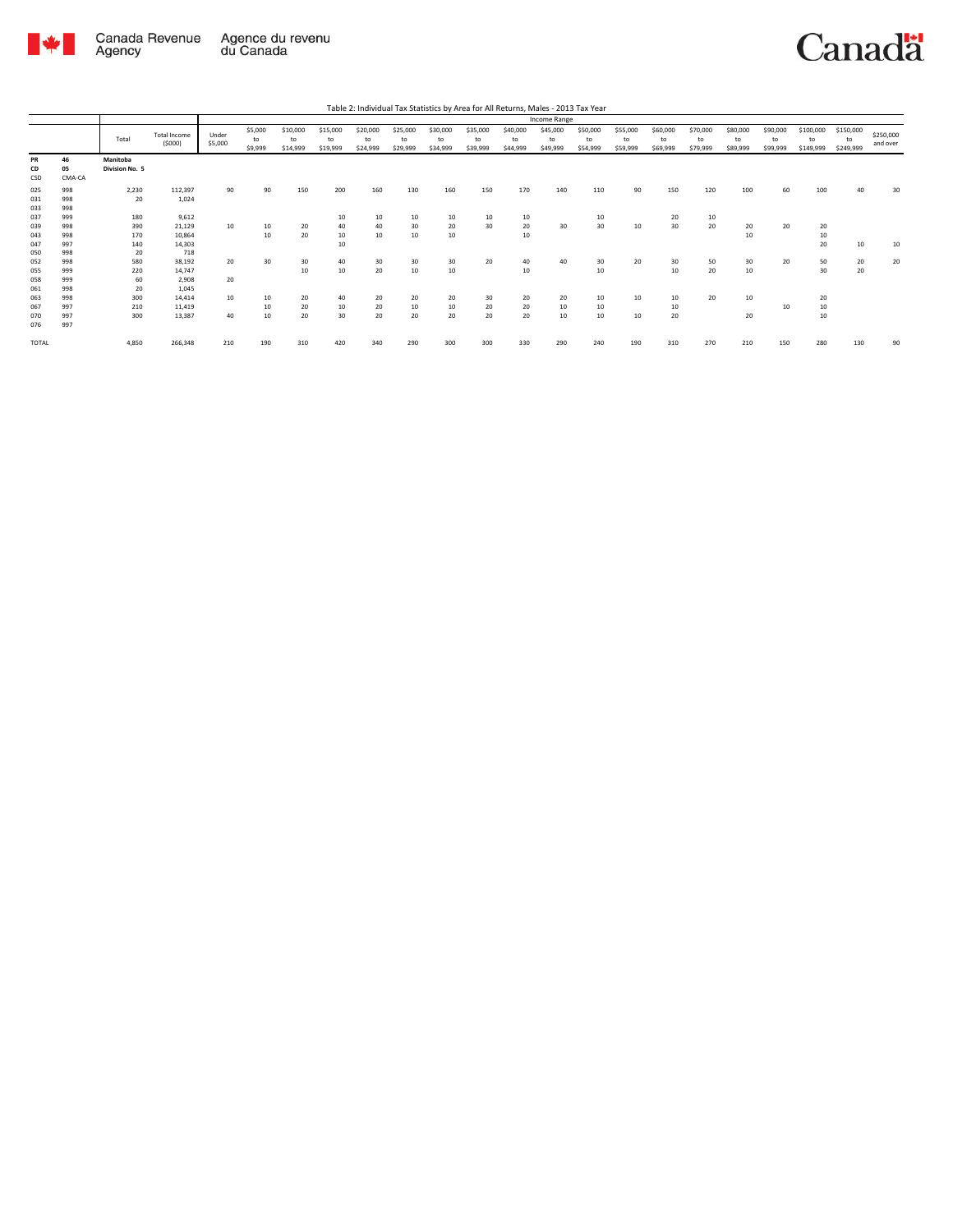

|                        |                    |                            |                               |                  |                          |                            |                            |                            |                            |                           |                            |                            | Income Range               |                            |                            |                            |                            |                            |                            |                              |                              |                       |
|------------------------|--------------------|----------------------------|-------------------------------|------------------|--------------------------|----------------------------|----------------------------|----------------------------|----------------------------|---------------------------|----------------------------|----------------------------|----------------------------|----------------------------|----------------------------|----------------------------|----------------------------|----------------------------|----------------------------|------------------------------|------------------------------|-----------------------|
|                        |                    | Total                      | <b>Total Income</b><br>(5000) | Under<br>\$5,000 | \$5,000<br>to<br>\$9,999 | \$10,000<br>to<br>\$14,999 | \$15,000<br>to<br>\$19,999 | \$20,000<br>to<br>\$24,999 | \$25,000<br>to<br>\$29,999 | \$30.00<br>to<br>\$34,999 | \$35,000<br>to<br>\$39,999 | \$40,000<br>to<br>\$44,999 | \$45,000<br>to<br>\$49,999 | \$50,000<br>to<br>\$54,999 | \$55,000<br>to<br>\$59,999 | \$60,000<br>to<br>\$69,999 | \$70,000<br>to<br>\$79,999 | \$80,000<br>to<br>\$89,999 | \$90,000<br>to<br>\$99,999 | \$100,000<br>to<br>\$149,999 | \$150,000<br>to<br>\$249,999 | \$250,000<br>and over |
| <b>PR</b><br>CD<br>CSD | 46<br>06<br>CMA-CA | Manitoba<br>Division No. 6 |                               |                  |                          |                            |                            |                            |                            |                           |                            |                            |                            |                            |                            |                            |                            |                            |                            |                              |                              |                       |
| 015                    | 997                | 210                        | 8,759                         | 20               |                          | 10                         | 30                         | 10                         | 10                         | 20                        | 20                         |                            | 20                         | 10                         |                            | 10                         | 10                         |                            |                            |                              |                              |                       |
| 018                    | 997                | 140                        | 6.194                         | 10               |                          | 10                         | 20                         | 10                         |                            | 10                        |                            |                            |                            |                            |                            | 10                         |                            |                            |                            |                              |                              |                       |
| 023                    | 998                | 550                        | 28,706                        | 30               | 20                       | 40                         | 40                         | 30                         | 40                         | 20                        | 30                         | 40                         | 30                         | 20                         | 30                         | 50                         | 30                         | 30                         | 20                         | 30                           | 20                           |                       |
| 028                    | 998                | 280                        | 16,332                        | 20               | 10                       | 20                         | 30                         | 20                         | 10                         | 10                        | 20                         | 20                         |                            | 10                         | 10                         | 20                         | 20                         | 10                         |                            | 20                           |                              |                       |
| 029                    | 997                | 110                        | 3,798                         | 30               |                          | 10                         | 10                         |                            |                            |                           |                            |                            |                            |                            |                            |                            |                            |                            |                            |                              |                              |                       |
| 030                    | 997                | 140                        | 8,069                         |                  |                          |                            | 10                         |                            |                            |                           |                            |                            |                            |                            |                            | 10                         |                            |                            |                            | 20                           |                              |                       |
| 034                    | 998                | 1.830                      | 131,134                       | 80               | 60                       | 80                         | 110                        | 130                        | 80                         | 90                        | 100                        | 110                        | 80                         | 90                         | 80                         | 140                        | 140                        | 100                        | 80                         | 180                          | 80                           | 30                    |
| 037                    | 997                | 260                        | 11,735                        | 20               | 10                       | 30                         | 20                         | 20                         | 20                         | 20                        | 10                         | 20                         | 20                         | 10                         | 10                         | 20                         | 10                         |                            |                            | 10                           |                              |                       |
| 040                    | 997                | 360                        | 3,758                         | 230              | 20                       | 20                         | 30                         | 10                         |                            |                           |                            |                            |                            |                            |                            |                            |                            |                            |                            |                              |                              |                       |
| <b>TOTAL</b>           |                    | 3,880                      | 218,485                       | 450              | 160                      | 220                        | 280                        | 240                        | 190                        | 190                       | 200                        | 210                        | 180                        | 170                        | 150                        | 270                        | 240                        | 170                        | 120                        | 280                          | 120                          | 50                    |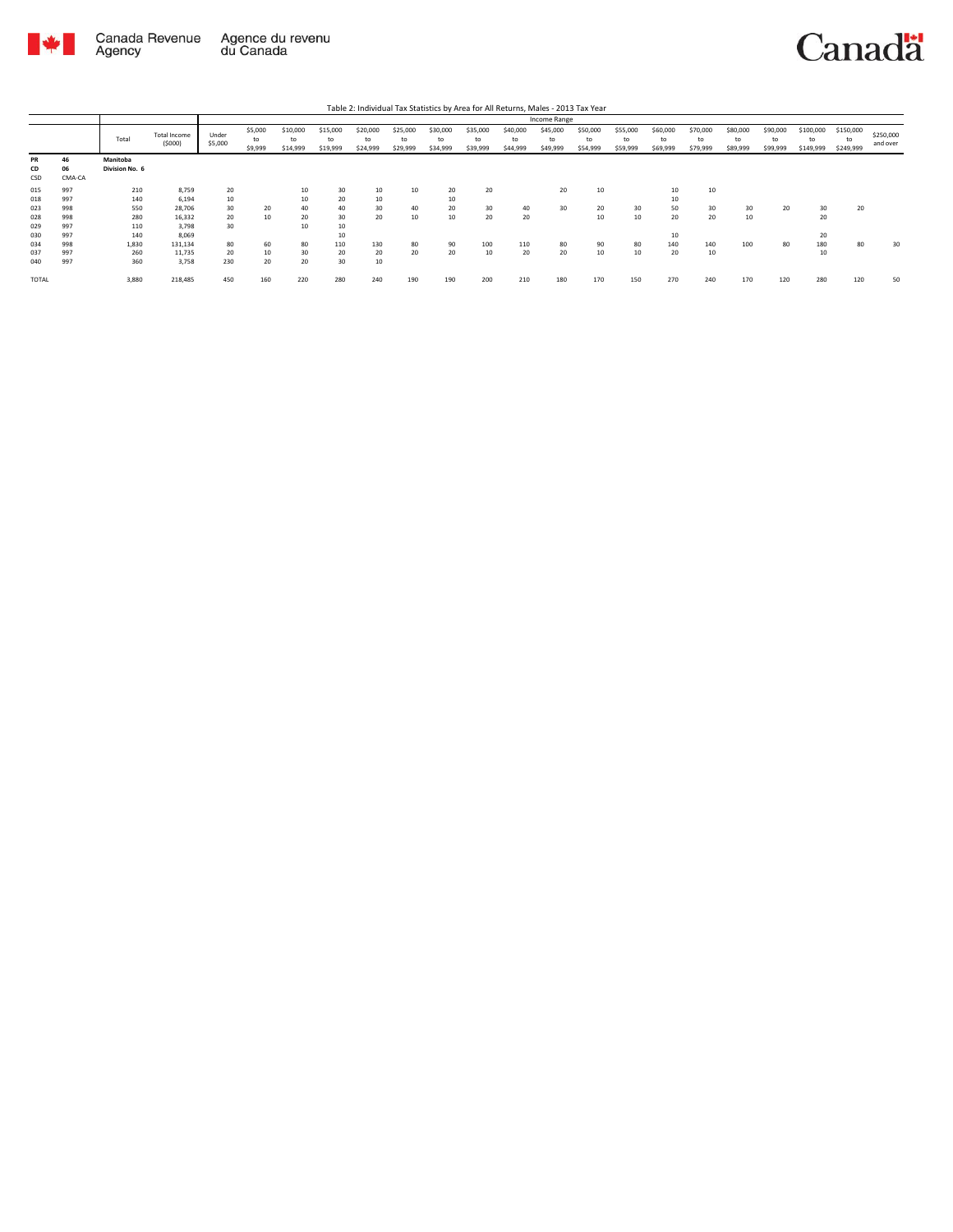

|                 |                    |                            |                               |                  |                          |                            |                            |                            |                            |                            |                            |                            | Income Range               |                            |                            |                            |                            |                            |                            |                              |                              |                       |
|-----------------|--------------------|----------------------------|-------------------------------|------------------|--------------------------|----------------------------|----------------------------|----------------------------|----------------------------|----------------------------|----------------------------|----------------------------|----------------------------|----------------------------|----------------------------|----------------------------|----------------------------|----------------------------|----------------------------|------------------------------|------------------------------|-----------------------|
|                 |                    | Total                      | <b>Total Income</b><br>(5000) | Under<br>\$5,000 | \$5,000<br>to<br>\$9,999 | \$10,000<br>to<br>\$14,999 | \$15,000<br>to<br>\$19,999 | \$20,000<br>to<br>\$24,999 | \$25,000<br>to<br>\$29,999 | \$30,000<br>to<br>\$34,999 | \$35,000<br>to<br>\$39,999 | \$40,000<br>to<br>\$44,999 | \$45,000<br>to<br>\$49,999 | \$50,000<br>to<br>\$54,999 | \$55,000<br>to<br>\$59,999 | \$60,000<br>to<br>\$69,999 | \$70,000<br>to<br>\$79,999 | \$80,000<br>to<br>\$89,999 | \$90,000<br>to<br>\$99,999 | \$100,000<br>to<br>\$149,999 | \$150,000<br>to<br>\$249,999 | \$250,000<br>and over |
| PR<br>CD<br>CSD | 46<br>07<br>CMA-CA | Manitoba<br>Division No. 7 |                               |                  |                          |                            |                            |                            |                            |                            |                            |                            |                            |                            |                            |                            |                            |                            |                            |                              |                              |                       |
| 038             | 997                | 20                         | 1,108                         |                  |                          |                            |                            |                            |                            |                            |                            |                            |                            |                            |                            |                            |                            |                            |                            |                              |                              |                       |
| 041             | 997                | 420                        | 19,972                        | 20               | 30                       | 20                         | 40                         | 30                         | 30                         | 30                         | 20                         | 20                         | 40                         | 10                         | 20                         | 20                         | 20                         | 20                         | 10                         | 20                           |                              |                       |
| 045             | 996                | 140                        | 7.566                         | 10               |                          |                            | 10                         | 10                         |                            |                            |                            |                            | 10                         |                            |                            | 10                         | 10                         |                            |                            |                              |                              |                       |
| 047             | 997                | 360                        | 18.460                        | 10               | 10                       | 20                         | 30                         | 20                         | 10                         | 20                         | 20                         | 30                         | 20                         | 10                         | 20                         | 40                         | 30                         | 10                         | 10                         | 20                           | 10                           |                       |
| 051             | 997                | 10                         | 500                           |                  |                          |                            |                            |                            |                            |                            |                            |                            |                            |                            |                            |                            |                            |                            |                            |                              |                              |                       |
| 053             | 997                |                            |                               |                  |                          |                            |                            |                            |                            |                            |                            |                            |                            |                            |                            |                            |                            |                            |                            |                              |                              |                       |
| 065             | 997                | 170                        | 8,051                         | 10               |                          |                            | 20                         |                            |                            | 10                         | 10                         | 10                         | 10                         | 10                         |                            | 20                         |                            |                            |                            | 10                           |                              |                       |
| 068             | 997                | 1,100                      | 61,143                        | 50               | 40                       | 50                         | 60                         | 80                         | 80                         | 60                         | 70                         | 80                         | 90                         | 60                         | 60                         | 90                         | 90                         | 50                         | 40                         | 40                           | 10                           | 10                    |
| 075             | 997                | 270                        | 13,520                        | 10               | 10                       | 20                         | 20                         | 20                         | 20                         | 20                         | 20                         | 20                         | 10                         | 20                         | 10                         | 20                         | 20                         | 10                         |                            | 20                           |                              |                       |
| TOTAL           |                    | 2,490                      | 130,321                       | 120              | 110                      | 130                        | 180                        | 160                        | 150                        | 150                        | 150                        | 170                        | 190                        | 120                        | 130                        | 200                        | 180                        | 100                        | 80                         | 120                          | 40                           | 20                    |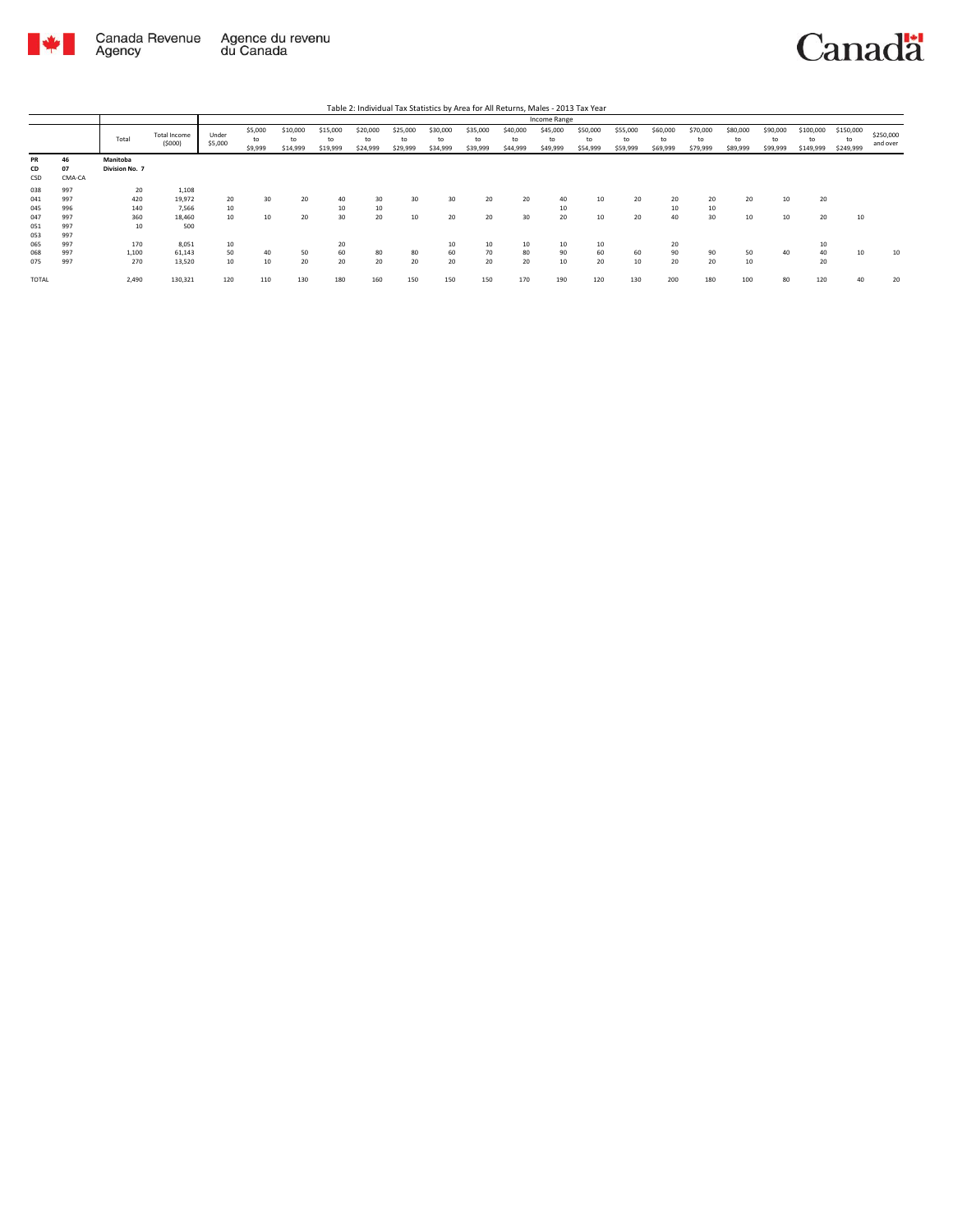

|                                                                           |                                                                           |                                                                           |                                                                                                        |                                                                 |                                                          |                                                          |                                                                |                                              |                                                    |                                                          |                                        |                                                    | Income Range                                       |                                  |                                              |                                              |                                              |                                  |                            |                                        |                              |                       |
|---------------------------------------------------------------------------|---------------------------------------------------------------------------|---------------------------------------------------------------------------|--------------------------------------------------------------------------------------------------------|-----------------------------------------------------------------|----------------------------------------------------------|----------------------------------------------------------|----------------------------------------------------------------|----------------------------------------------|----------------------------------------------------|----------------------------------------------------------|----------------------------------------|----------------------------------------------------|----------------------------------------------------|----------------------------------|----------------------------------------------|----------------------------------------------|----------------------------------------------|----------------------------------|----------------------------|----------------------------------------|------------------------------|-----------------------|
|                                                                           |                                                                           | Total                                                                     | <b>Total Income</b><br>(5000)                                                                          | Under<br>\$5,000                                                | \$5,000<br>to<br>\$9,999                                 | \$10,000<br>to<br>\$14,999                               | \$15,000<br>to<br>\$19,999                                     | \$20,000<br>to<br>\$24,999                   | \$25,000<br>to<br>\$29,999                         | \$30,000<br>to<br>\$34,999                               | \$35,000<br>to<br>\$39,999             | \$40,000<br>to<br>\$44,999                         | \$45,000<br>to<br>\$49,999                         | \$50,000<br>to<br>\$54,999       | \$55,000<br>to<br>\$59,999                   | \$60,000<br>to<br>\$69,999                   | \$70,000<br>to<br>\$79,999                   | \$80,000<br>to<br>\$89,999       | \$90,000<br>to<br>\$99,999 | \$100,000<br>to<br>\$149,999           | \$150,000<br>to<br>\$249,999 | \$250,000<br>and over |
| <b>PR</b><br>CD<br>CSD                                                    | 46<br>08<br>CMA-CA                                                        | Manitoba<br>Division No. 8                                                |                                                                                                        |                                                                 |                                                          |                                                          |                                                                |                                              |                                                    |                                                          |                                        |                                                    |                                                    |                                  |                                              |                                              |                                              |                                  |                            |                                        |                              |                       |
| 031<br>033<br>038<br>042<br>045<br>048<br>054<br>059<br>061<br>066<br>069 | 997<br>998<br>998<br>998<br>997<br>997<br>998<br>998<br>998<br>999<br>998 | 150<br>310<br>360<br>500<br>650<br>670<br>160<br>390<br>570<br>140<br>540 | 5,313<br>12,875<br>19,462<br>22,421<br>25,376<br>29,728<br>5.102<br>14,798<br>23,828<br>4.570<br>1.407 | 10<br>20<br>10<br>20<br>40<br>30<br>10<br>30<br>30<br>20<br>470 | 20<br>10<br>30<br>40<br>40<br>10<br>20<br>30<br>10<br>20 | 20<br>20<br>10<br>30<br>50<br>50<br>50<br>40<br>10<br>20 | 20<br>30<br>30<br>60<br>80<br>60<br>20<br>50<br>80<br>20<br>10 | 20<br>30<br>40<br>50<br>50<br>20<br>40<br>50 | 20<br>20<br>40<br>50<br>30<br>20<br>20<br>40<br>10 | 10<br>30<br>20<br>30<br>40<br>50<br>20<br>30<br>40<br>10 | 20<br>10<br>50<br>40<br>50<br>30<br>30 | 30<br>30<br>40<br>60<br>60<br>10<br>30<br>40<br>10 | 10<br>20<br>20<br>30<br>40<br>40<br>10<br>10<br>30 | 20<br>30<br>30<br>30<br>40<br>30 | 10<br>10<br>20<br>20<br>30<br>30<br>10<br>20 | 20<br>30<br>30<br>30<br>40<br>10<br>20<br>30 | 10<br>10<br>30<br>30<br>20<br>30<br>10<br>30 | 20<br>20<br>20<br>20<br>10<br>20 | 10<br>10<br>20             | 10<br>30<br>20<br>10<br>20<br>10<br>20 | 10<br>10                     |                       |
| 072<br><b>TOTAL</b>                                                       | 998                                                                       | 160<br>4,600                                                              | 5.654<br>170,533                                                                                       | 20<br>710                                                       | 20<br>240                                                | 20<br>330                                                | 30<br>470                                                      | 10<br>330                                    | 260                                                | 300                                                      | 250                                    | 320                                                | 220                                                | 210                              | 160                                          | 230                                          | 180                                          | 110                              | 70                         | 130                                    | 50                           | 20                    |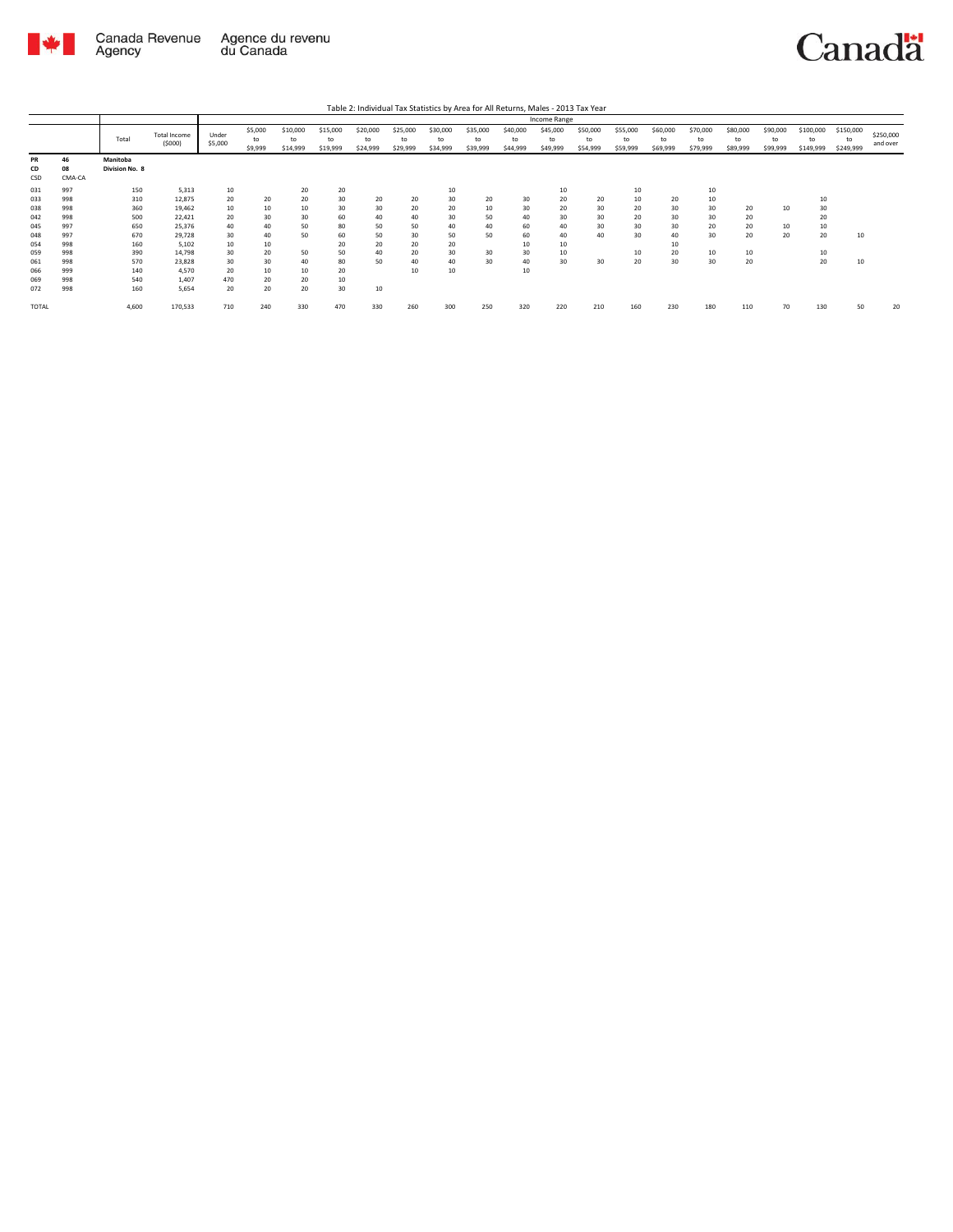

|                 |                    |                            |                        |                  |                          |                            |                            |                            |                            |                            |                            |                            | Income Range               |                            |                            |                            |                            |                            |                            |                              |                              |                       |
|-----------------|--------------------|----------------------------|------------------------|------------------|--------------------------|----------------------------|----------------------------|----------------------------|----------------------------|----------------------------|----------------------------|----------------------------|----------------------------|----------------------------|----------------------------|----------------------------|----------------------------|----------------------------|----------------------------|------------------------------|------------------------------|-----------------------|
|                 |                    | Total                      | Total Income<br>(5000) | Under<br>\$5,000 | \$5,000<br>to<br>\$9,999 | \$10,000<br>to<br>\$14,999 | \$15,000<br>to<br>\$19,999 | \$20,000<br>to<br>\$24,999 | \$25,000<br>to<br>\$29,999 | \$30,000<br>to<br>\$34,999 | \$35,000<br>to<br>\$39,999 | \$40,000<br>to<br>\$44,999 | \$45,000<br>to<br>\$49,999 | \$50,000<br>to<br>\$54,999 | \$55,000<br>to<br>\$59,999 | \$60,000<br>to<br>\$69,999 | \$70,000<br>to<br>\$79,999 | \$80,000<br>to<br>\$89,999 | \$90,000<br>to<br>\$99,999 | \$100,000<br>to<br>\$149,999 | \$150,000<br>to<br>\$249,999 | \$250,000<br>and over |
| PR<br>CD<br>CSD | 46<br>09<br>CMA-CA | Manitoba<br>Division No. 9 |                        |                  |                          |                            |                            |                            |                            |                            |                            |                            |                            |                            |                            |                            |                            |                            |                            |                              |                              |                       |
| 017             | 997                | 760                        | 34,711                 | 40               | 40                       | 60                         | 80                         | 50                         | 50                         | 40                         | 60                         | 50                         | 50                         | 40                         | 30                         | 50                         | 30                         | 20                         | 20                         | 40                           | 10                           |                       |
| 020             | 997                | 240                        | 9,920                  | 20               |                          | 10                         | 20                         | 20                         | 20                         | 10                         | 10                         | 20                         | 20                         | 20                         | 10                         | 20                         | 10                         |                            |                            |                              |                              |                       |
| 024             | 996                | 1,530                      | 73,881                 | 110              | 70                       | 100                        | 100                        | 90                         | 90                         | 90                         | 80                         | 100                        | 100                        | 80                         | 80                         | 130                        | 100                        | 70                         | 40                         | 70                           | 20                           | 10                    |
| 025             | 997                | 370                        | 2,195                  | 290              | 20                       | 10                         | 20                         |                            |                            |                            |                            |                            |                            |                            |                            |                            |                            |                            |                            |                              |                              |                       |
| 026             | 999                | 20                         | 283                    |                  |                          |                            |                            |                            |                            |                            |                            |                            |                            |                            |                            |                            |                            |                            |                            |                              |                              |                       |
| 027             | 999                | 70                         | 239                    | 60               |                          |                            |                            |                            |                            |                            |                            |                            |                            |                            |                            |                            |                            |                            |                            |                              |                              |                       |
| TOTAL           |                    | 2,970                      | 121,229                | 500              | 140                      | 190                        | 230                        | 170                        | 160                        | 160                        | 160                        | 170                        | 160                        | 150                        | 130                        | 210                        | 140                        | 100                        | 60                         | 120                          | 30                           | 20                    |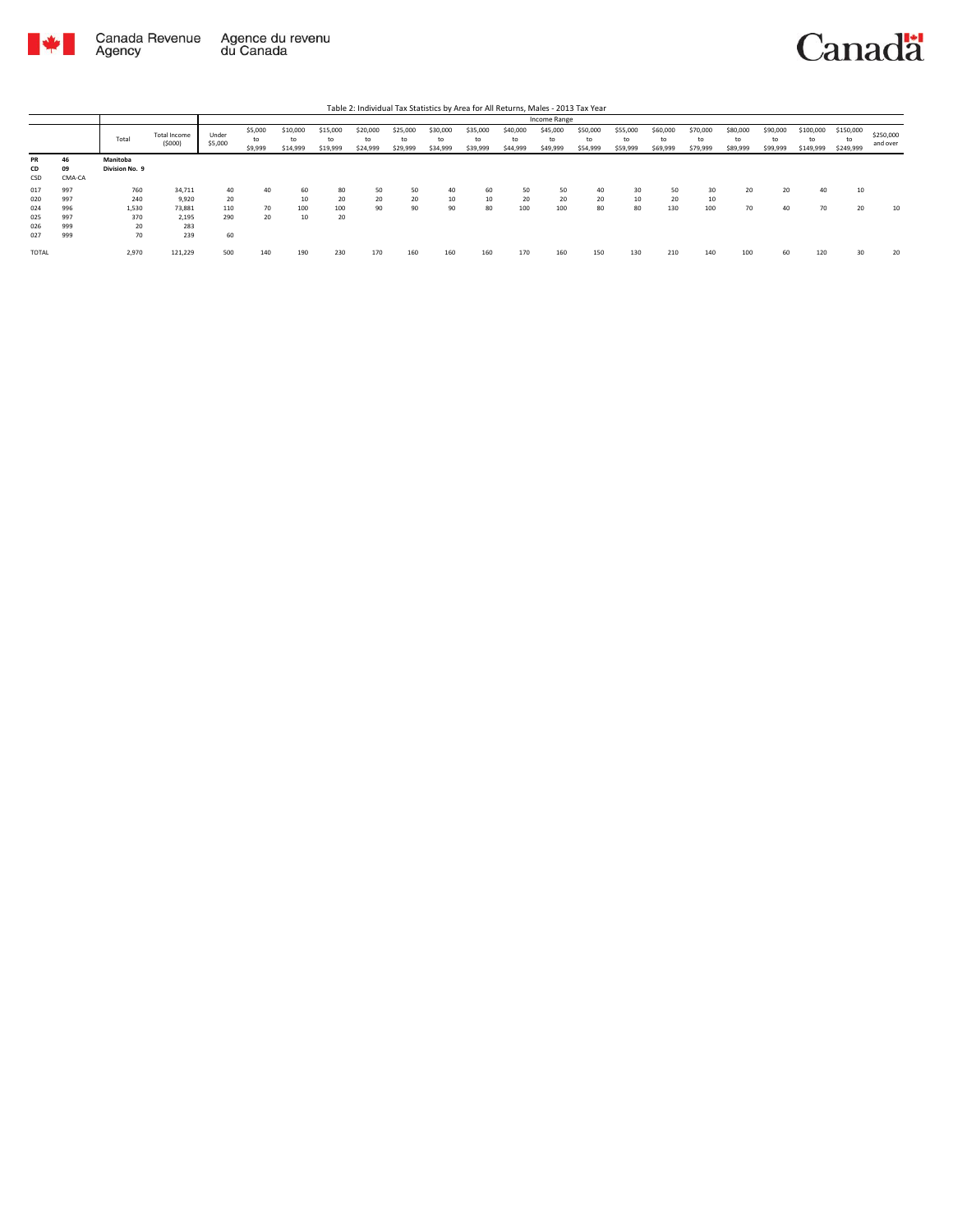



|                 |                    |                             |                        |                  |                          |                            |                            |                            |                            |                            |                      |                            | Income Range               |                            |                            |                            |                            |                            |                            |                              |                              |                       |
|-----------------|--------------------|-----------------------------|------------------------|------------------|--------------------------|----------------------------|----------------------------|----------------------------|----------------------------|----------------------------|----------------------|----------------------------|----------------------------|----------------------------|----------------------------|----------------------------|----------------------------|----------------------------|----------------------------|------------------------------|------------------------------|-----------------------|
|                 |                    | Total                       | Total Income<br>(5000) | Under<br>\$5,000 | \$5,000<br>to<br>\$9,999 | \$10,000<br>to<br>\$14,999 | \$15,000<br>tc<br>\$19,999 | \$20,000<br>to<br>\$24,999 | \$25,000<br>to<br>\$29,999 | \$30,000<br>to<br>\$34,999 | \$35,000<br>\$39,999 | \$40,000<br>to<br>\$44,999 | \$45,000<br>to<br>\$49,999 | \$50,000<br>to<br>\$54,999 | \$55,000<br>to<br>\$59,999 | \$60,000<br>to<br>\$69,999 | \$70,000<br>to<br>\$79,999 | \$80,000<br>to<br>\$89,999 | \$90,000<br>to<br>\$99,999 | \$100,000<br>to<br>\$149,999 | \$150,000<br>to<br>\$249,999 | \$250,000<br>and over |
| PR<br>CD<br>CSD | 46<br>10<br>CMA-CA | Manitoba<br>Division No. 10 |                        |                  |                          |                            |                            |                            |                            |                            |                      |                            |                            |                            |                            |                            |                            |                            |                            |                              |                              |                       |
| 043             | 996                | 910                         | 52,370                 | 40               | 30                       | 40                         | 50                         | 50                         | 50                         | 40                         | 40                   | 50                         | 60                         | 50                         | 50                         | 90                         | 70                         | 50                         | 30                         | 80                           | 20                           | 10                    |
| TOTAL           |                    | 910                         | 52,370                 | 40               | 30                       | 40                         | 50                         | 50                         | 50                         | 40                         | 40                   | 50                         | 60                         | 50                         | 50                         | 90                         | 70                         | 50                         | 30                         | 80                           | 20                           | 10                    |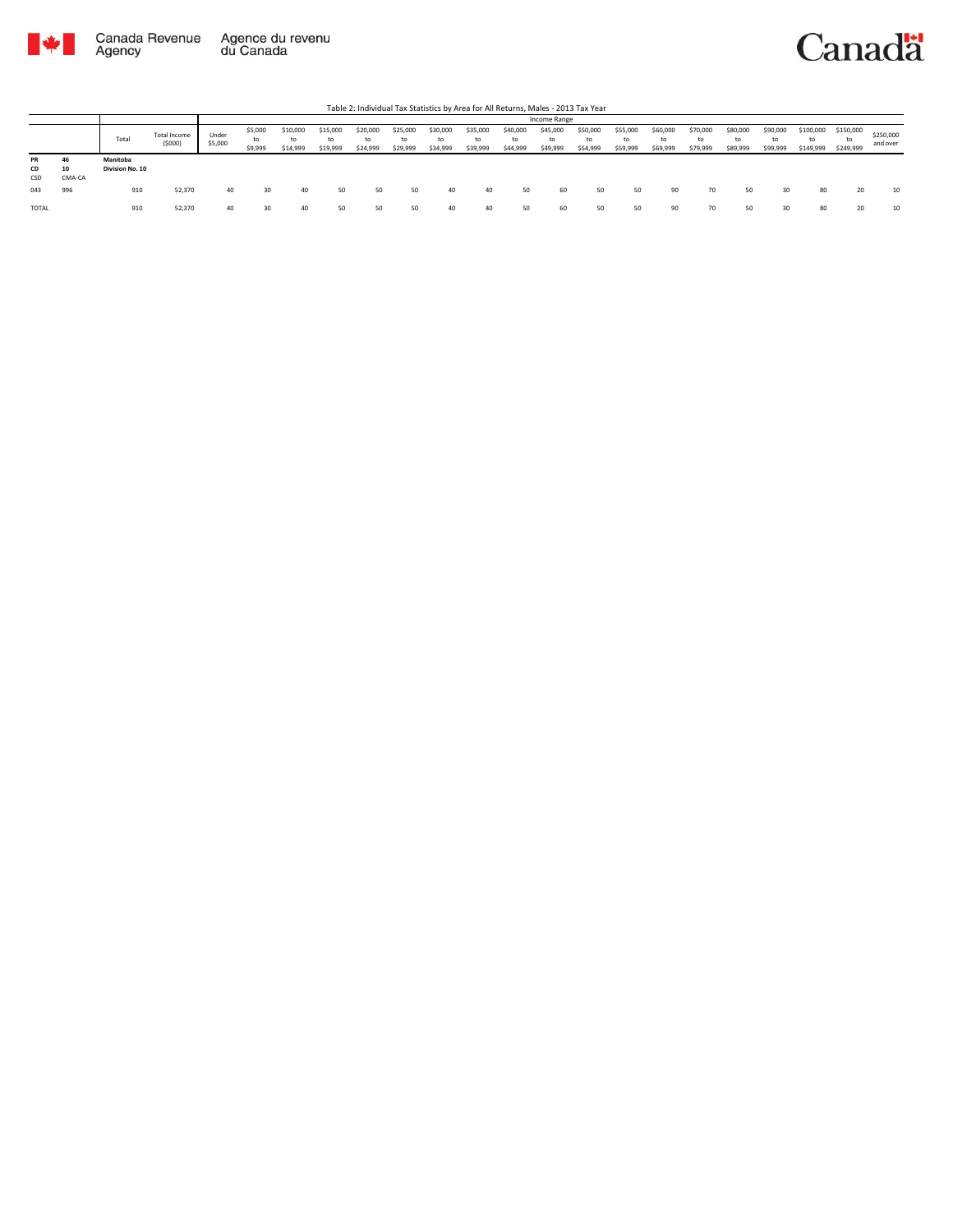

|                        |                    |                             |                        |                  |                          |                            |                            |                            |                            |                            |                            |                            | Income Range               |                            |                            |                            |                            |                            |                            |                              |                              |                       |
|------------------------|--------------------|-----------------------------|------------------------|------------------|--------------------------|----------------------------|----------------------------|----------------------------|----------------------------|----------------------------|----------------------------|----------------------------|----------------------------|----------------------------|----------------------------|----------------------------|----------------------------|----------------------------|----------------------------|------------------------------|------------------------------|-----------------------|
|                        |                    | Total                       | Total Income<br>(5000) | Under<br>\$5,000 | \$5,000<br>to<br>\$9,999 | \$10,000<br>to<br>\$14,999 | \$15,000<br>to<br>\$19,999 | \$20,000<br>to<br>\$24,999 | \$25,000<br>to<br>\$29,999 | \$30,000<br>to<br>\$34,999 | \$35,000<br>to<br>\$39,999 | \$40,000<br>to<br>\$44,999 | \$45,000<br>to<br>\$49,999 | \$50,000<br>to<br>\$54,999 | \$55,000<br>to<br>\$59,999 | \$60,000<br>to<br>\$69,999 | \$70,000<br>to<br>\$79,999 | \$80,000<br>to<br>\$89,999 | \$90,000<br>to<br>\$99,999 | \$100,000<br>to<br>\$149,999 | \$150,000<br>to<br>\$249,999 | \$250,000<br>and over |
| <b>PR</b><br>CD<br>CSD | 46<br>12<br>CMA-CA | Manitoba<br>Division No. 12 |                        |                  |                          |                            |                            |                            |                            |                            |                            |                            |                            |                            |                            |                            |                            |                            |                            |                              |                              |                       |
| 054<br>056             | 997<br>997         | 750<br>2,630                | 39,746<br>128.281      | 30<br>130        | 20<br>110                | 130                        | 50<br>220                  | 40<br>190                  | 40<br>160                  | 60<br>160                  | 30<br>170                  | 50<br>170                  | 50<br>170                  | 40<br>130                  | 40<br>120                  | 220                        | 60<br>170                  | 50<br>110                  | 40<br>70                   | 40<br>150                    | 10<br>30                     | 10                    |
| TOTAL                  |                    | 3,390                       | 168,027                | 160              | 140                      | 160                        | 280                        | 230                        | 200                        | 220                        | 200                        | 220                        | 220                        | 170                        | 160                        | 310                        | 240                        | 160                        | 100                        | 200                          | 40                           | 10                    |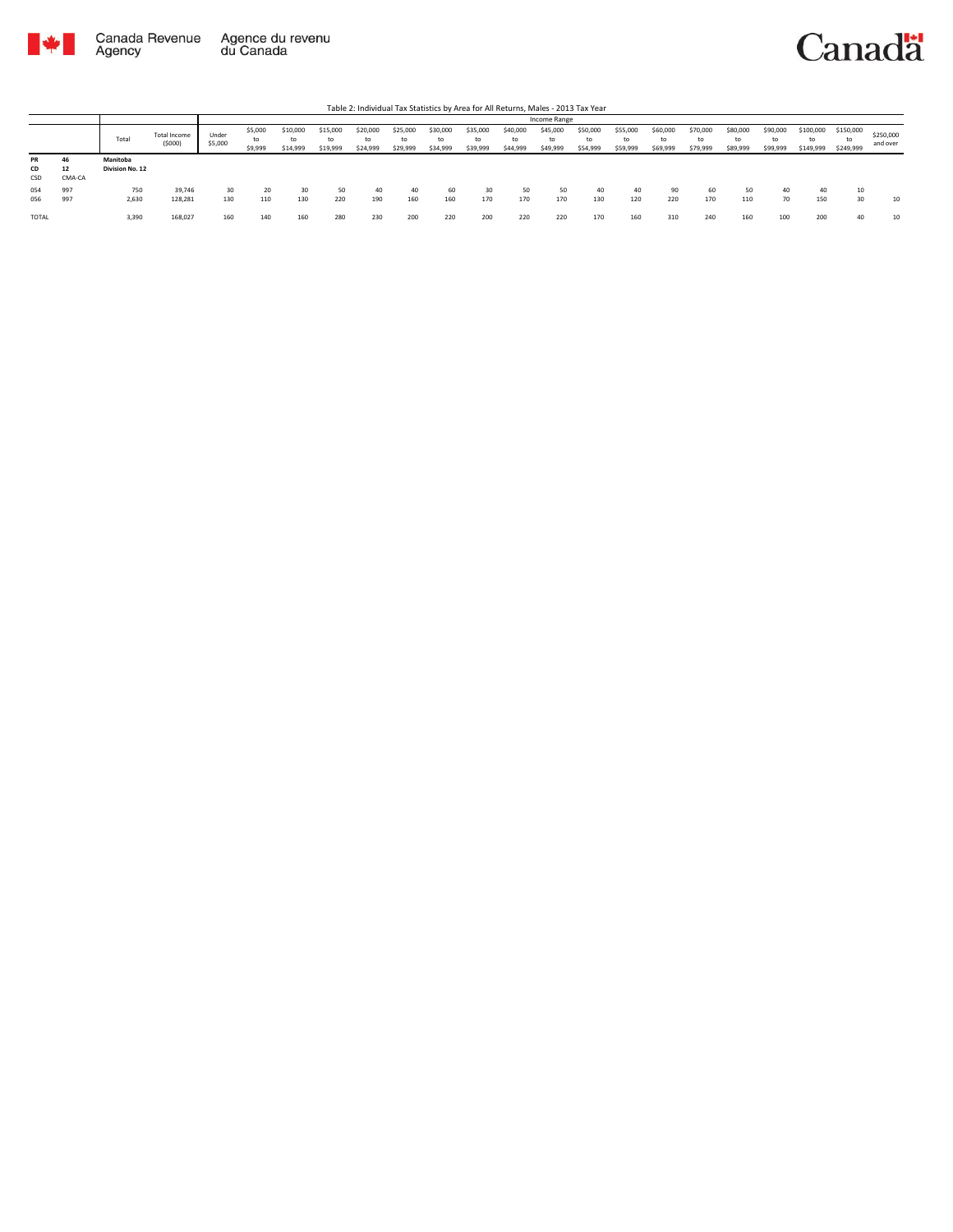

|                 |                    |                             |                        |                  |                          |                            |                            |                            |                            |                            |                            |                            | Income Range               |                            |                            |                            |                            |                            |                            |                              |                        |                       |
|-----------------|--------------------|-----------------------------|------------------------|------------------|--------------------------|----------------------------|----------------------------|----------------------------|----------------------------|----------------------------|----------------------------|----------------------------|----------------------------|----------------------------|----------------------------|----------------------------|----------------------------|----------------------------|----------------------------|------------------------------|------------------------|-----------------------|
|                 |                    | Total                       | Total Income<br>(5000) | Under<br>\$5,000 | \$5,000<br>to<br>\$9,999 | \$10,000<br>to<br>\$14,999 | \$15,000<br>to<br>\$19,999 | \$20,000<br>to<br>\$24,999 | \$25,000<br>to<br>\$29,999 | \$30,000<br>to<br>\$34,999 | \$35,000<br>to<br>\$39,999 | \$40,000<br>to<br>\$44,999 | \$45,000<br>to<br>\$49,999 | \$50,000<br>to<br>\$54,999 | \$55,000<br>to<br>\$59,999 | \$60,000<br>to<br>\$69,999 | \$70,000<br>to<br>\$79,999 | \$80,000<br>to<br>\$89,999 | \$90,000<br>to<br>\$99,999 | \$100,000<br>to<br>\$149,999 | \$150,000<br>\$249,999 | \$250,000<br>and over |
| PR<br>CD<br>CSD | 46<br>13<br>CMA-CA | Manitoba<br>Division No. 13 |                        |                  |                          |                            |                            |                            |                            |                            |                            |                            |                            |                            |                            |                            |                            |                            |                            |                              |                        |                       |
| 043<br>047      | 996<br>997         | 4.730<br>3,600              | 270.149<br>160,673     | 250<br>280       | 220<br>260               | 200<br>210                 | 260<br>240                 | 260<br>230                 | 240<br>200                 | 250<br>220                 | 240<br>250                 | 280<br>240                 | 280<br>210                 | 250<br>180                 | 250<br>180                 | 460<br>270                 | 350<br>180                 | 230<br>140                 | 170<br>90                  | 370<br>170                   | 120<br>40              | 50<br>10              |
| <b>TOTAL</b>    |                    | 8,330                       | 430,822                | 530              | 470                      | 420                        | 500                        | 490                        | 440                        | 470                        | 490                        | 530                        | 490                        | 430                        | 420                        | 730                        | 540                        | 370                        | 260                        | 540                          | 160                    | 70                    |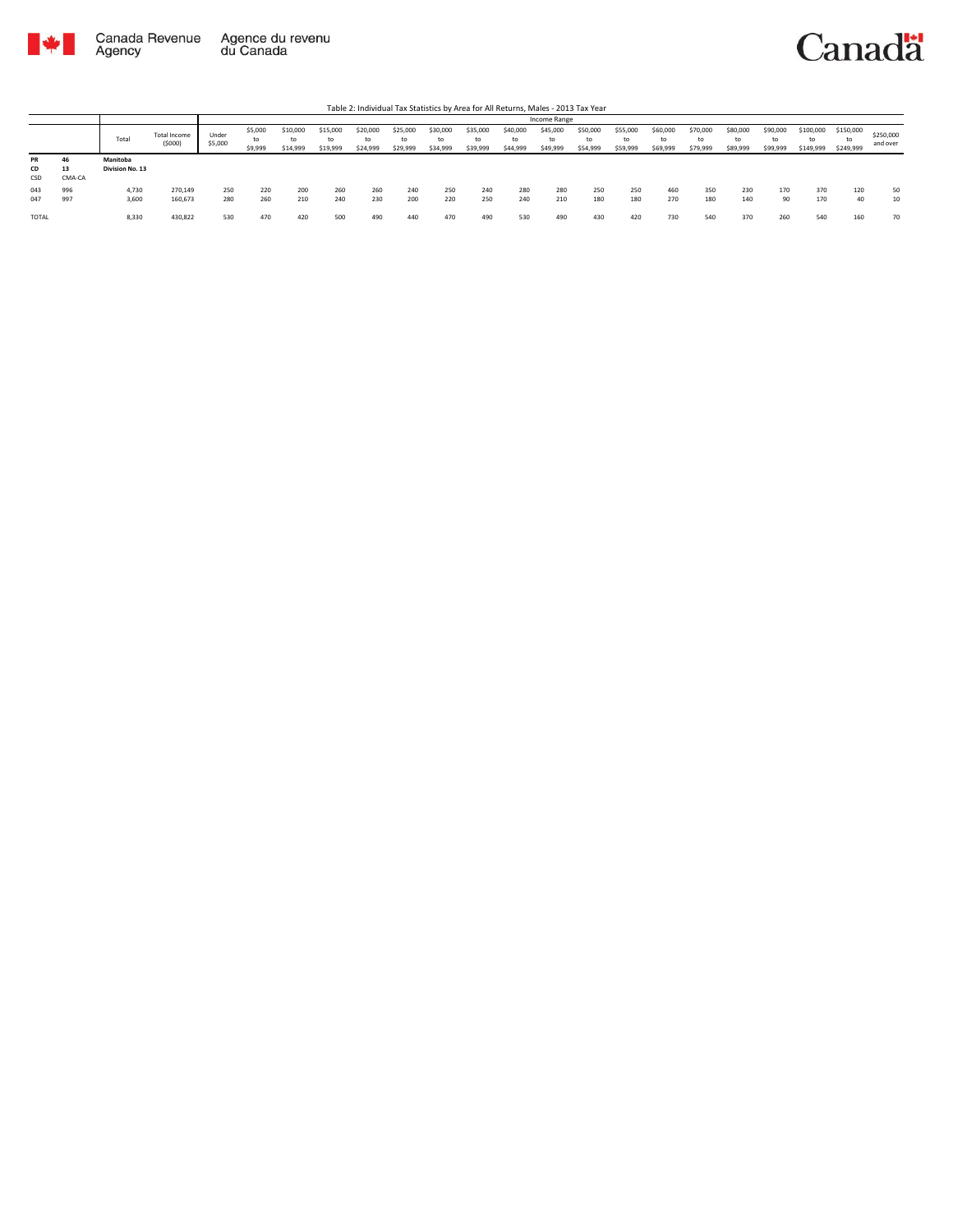

|                        |                    |                             |                        |                  |                    |                            |                            |                            |                            | Table 2: Individual Tax Statistics by Area for All Returns, Males - 2013 Tax Year |                            |                            |                            |                            |                            |                            |                            |                            |                            |                              |                        |                       |
|------------------------|--------------------|-----------------------------|------------------------|------------------|--------------------|----------------------------|----------------------------|----------------------------|----------------------------|-----------------------------------------------------------------------------------|----------------------------|----------------------------|----------------------------|----------------------------|----------------------------|----------------------------|----------------------------|----------------------------|----------------------------|------------------------------|------------------------|-----------------------|
|                        |                    |                             |                        |                  |                    |                            |                            |                            |                            |                                                                                   |                            |                            | Income Range               |                            |                            |                            |                            |                            |                            |                              |                        |                       |
|                        |                    | Total                       | Total Income<br>(5000) | Under<br>\$5,000 | \$5,000<br>\$9,999 | \$10,000<br>to<br>\$14,999 | \$15,000<br>to<br>\$19,999 | \$20,000<br>to<br>\$24,999 | \$25,000<br>to<br>\$29,999 | \$30,000<br>to<br>\$34,999                                                        | \$35,000<br>to<br>\$39,999 | \$40,000<br>to<br>\$44,999 | \$45,000<br>to<br>\$49,999 | \$50,000<br>to<br>\$54,999 | \$55,000<br>to<br>\$59,999 | \$60,000<br>to<br>\$69,999 | \$70,000<br>to<br>\$79,999 | \$80,000<br>to<br>\$89,999 | \$90,000<br>to<br>\$99,999 | \$100,000<br>to<br>\$149,999 | \$150,000<br>\$249,999 | \$250,000<br>and over |
| <b>PR</b><br>CD<br>CSD | 46<br>14<br>CMA-CA | Manitoba<br>Division No. 14 |                        |                  |                    |                            |                            |                            |                            |                                                                                   |                            |                            |                            |                            |                            |                            |                            |                            |                            |                              |                        |                       |
| 031<br>036             | 996<br>996         | 1,340<br>2.710              | 69,947<br>146,793      | 70<br>140        | 70<br>110          | 60<br>130                  | 100<br>160                 | 70<br>140                  | 70<br>130                  | 70<br>150                                                                         | 70<br>160                  | 100<br>160                 | 80<br>140                  | 80<br>150                  | 70<br>160                  | 110<br>280                 | 110<br>190                 | 70<br>130                  | 50<br>120                  | 100<br>200                   | 30<br>50               | 20                    |
| 039<br>042             | 996<br>997         | 1,790<br>440                | 106.834<br>20.462      | 80<br>20         | 70<br>30           | 80<br>30                   | 100<br>40                  | 100<br>30                  | 90<br>30                   | 80<br>20                                                                          | 80<br>40                   | 90<br>30                   | 100<br>30                  | 90<br>20                   | 100<br>20                  | 160                        | 150<br>20                  | 100<br>20                  | 70                         | 190<br>20                    | 60                     | 20                    |
| <b>TOTAL</b>           |                    | 6,270                       | 344,037                | 310              | 280                | 290                        | 400                        | 340                        | 310                        | 320                                                                               | 350                        | 370                        | 340                        | 340                        | 340                        | 590                        | 460                        | 320                        | 240                        | 510                          | 140                    | 40                    |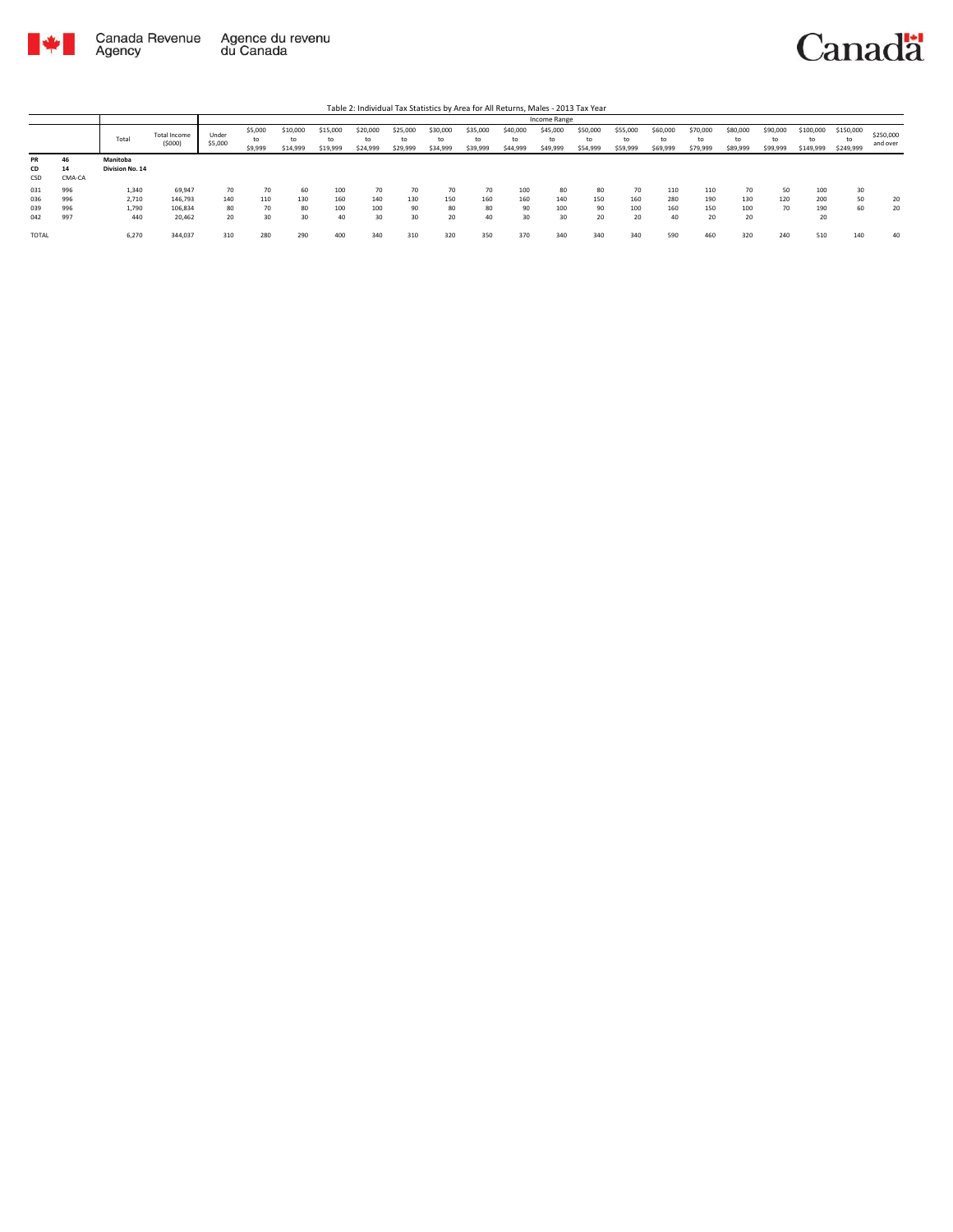

|                          |                          |                             |                                    |                  |                          |                            |                            |                            |                            |                            |                            |                            | Income Range               |                            |                            |                            |                            |                            |                            |                              |                              |                       |
|--------------------------|--------------------------|-----------------------------|------------------------------------|------------------|--------------------------|----------------------------|----------------------------|----------------------------|----------------------------|----------------------------|----------------------------|----------------------------|----------------------------|----------------------------|----------------------------|----------------------------|----------------------------|----------------------------|----------------------------|------------------------------|------------------------------|-----------------------|
|                          |                          | Total                       | <b>Total Income</b><br>(5000)      | Under<br>\$5,000 | \$5,000<br>to<br>\$9,999 | \$10,000<br>to<br>\$14,999 | \$15,000<br>to<br>\$19,999 | \$20,000<br>to<br>\$24,999 | \$25,000<br>to<br>\$29,999 | \$30,000<br>to<br>\$34,999 | \$35,000<br>to<br>\$39,999 | \$40,000<br>to<br>\$44,999 | \$45,000<br>to<br>\$49,999 | \$50,000<br>to<br>\$54,999 | \$55,000<br>to<br>\$59,999 | \$60,000<br>to<br>\$69,999 | \$70,000<br>to<br>\$79,999 | \$80,000<br>to<br>\$89,999 | \$90,000<br>to<br>\$99,999 | \$100,000<br>to<br>\$149,999 | \$150,000<br>to<br>\$249,999 | \$250,000<br>and over |
| PR<br>CD<br>CSD          | 46<br>15<br>CMA-CA       | Manitoba<br>Division No. 15 |                                    |                  |                          |                            |                            |                            |                            |                            |                            |                            |                            |                            |                            |                            |                            |                            |                            |                              |                              |                       |
| 018<br>020<br>023        | 997<br>998<br>997<br>997 | 380<br>1,810<br>20          | 16,488<br>78,889<br>937            | 70               | 20<br>80                 | 20<br>100                  | 30<br>140                  | 30<br>130                  | 30<br>110                  | 40<br>220                  | 40<br>180                  | 40<br>160                  | 20<br>120                  | 20<br>90                   | 10<br>70                   | 30<br>100                  | 20<br>70                   | 50                         | 30                         | 20<br>70                     | 20                           |                       |
| 027<br>029<br>033<br>036 | 996<br>997<br>998        | 150<br>1,950<br>150         | 6,271<br>97,538<br>7,316           | 100              | 80                       | 110                        | 10<br>150<br>10            | 10<br>140                  | 110<br>10                  | 130<br>10                  | 10<br>120                  | 10<br>150<br>10            | 10<br>110                  | 90                         | 90<br>10                   | 20<br>170<br>10            | 10<br>110                  | 70                         | 50                         | 110                          | 30                           | 20                    |
| 038<br>041<br>042<br>046 | 998<br>998<br>999<br>998 | 510<br>290<br>130<br>120    | 24,242<br>11.449<br>1,883<br>5,106 | 20<br>50<br>80   | 20<br>10                 | 20<br>20<br>10             | 50<br>30<br>10<br>10       | 40<br>20<br>10             | 30<br>10<br>10             | 40<br>20                   | 40<br>20                   | 40<br>20                   | 40<br>10                   | 30                         | 30<br>10                   | 40<br>20                   | 30<br>10                   | 10                         | 20<br>10                   | 20<br>10                     |                              |                       |
| 048<br>051<br>055        | 998<br>997<br>999        | 100<br>100<br>260           | 7,783<br>6,135<br>11,565           | 20               |                          | 20                         | 20                         | 20                         | 20                         | 10                         | 10                         | 10                         | 10                         | 20                         | 20                         | 20                         | 10                         | 20                         | 10                         | 20<br>20<br>20               |                              |                       |
| 057<br>061<br>064        | 999<br>998<br>997        | 290<br>510<br>280           | 14,840<br>24,532<br>11.204         | 10<br>20<br>40   | 20<br>30<br>20           | 10<br>40<br>20             | 20<br>60<br>30             | 20<br>40<br>10             | 30<br>30<br>20             | 10<br>30<br>10             | 10<br>20<br>20             | 20<br>20<br>10             | 10<br>30<br>20             | 20<br>30                   | 10<br>20<br>20             | 20<br>40<br>20             | 20<br>30<br>10             | 20<br>20                   | 10                         | 20<br>30<br>10               | 20                           |                       |
| 067<br>069<br>073<br>075 | 998<br>998<br>997<br>997 | 180<br>330<br>50<br>1.530   | 2.116<br>13.064<br>2,269<br>73.537 | 110<br>20<br>80  | 10<br>20<br>90           | 40<br>100                  | 20<br>50<br>120            | 30<br>110                  | 30<br>70                   | 20<br>100                  | 20<br>110                  | 20<br>110                  | $10\,$<br>90               | 10<br>80                   | 70                         | 20<br>100                  | 10<br>90                   | 10<br>70                   | 50                         | 10<br>90                     | 20                           |                       |
| 078<br>091<br>093        | 998<br>998<br>999        | 620<br>30<br>490            | 21,807<br>1.253<br>15,757          | 50<br>110        | 50<br>40                 | 60<br>40                   | 60<br>50                   | 50<br>30                   | 40<br>40                   | 60<br>30 <sub>o</sub>      | 50<br>30                   | 40<br>20                   | 40<br>20                   | 30<br>10                   | 10<br>10                   | 30<br>20                   | 20                         | 10                         | 10                         | 20<br>10                     |                              |                       |
| 095<br><b>TOTAL</b>      | 997                      | 370<br>10.640               | 18,773<br>474,754                  | 30<br>850        | 10<br>540                | 20<br>670                  | 30<br>930                  | 30<br>740                  | 20<br>630                  | 30<br>800                  | 20<br>720                  | 20<br>720                  | 20<br>600                  | 10<br>480                  | 10<br>430                  | 20<br>700                  | 20<br>500                  | 20<br>350                  | 10<br>260                  | 30<br>510                    | 150                          | 70                    |
|                          |                          |                             |                                    |                  |                          |                            |                            |                            |                            |                            |                            |                            |                            |                            |                            |                            |                            |                            |                            |                              |                              |                       |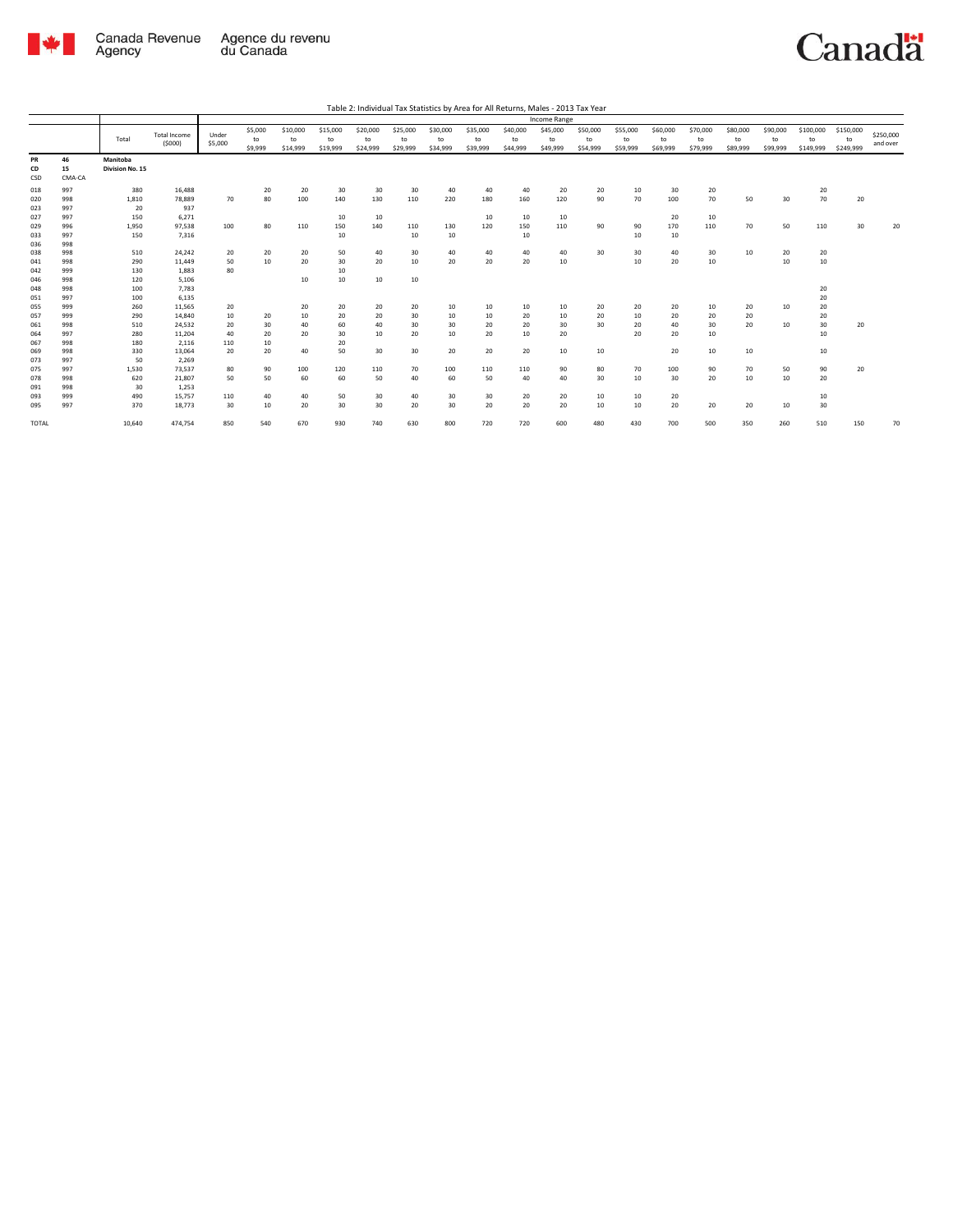

|                 |                    |                             |                               |                  |                          |                            |                            |                            |                            |                            |                            |                            | Income Range               |                            |                            |                            |                            |                            |                            |                              |                              |                       |
|-----------------|--------------------|-----------------------------|-------------------------------|------------------|--------------------------|----------------------------|----------------------------|----------------------------|----------------------------|----------------------------|----------------------------|----------------------------|----------------------------|----------------------------|----------------------------|----------------------------|----------------------------|----------------------------|----------------------------|------------------------------|------------------------------|-----------------------|
|                 |                    | Total                       | <b>Total Income</b><br>(5000) | Under<br>\$5,000 | \$5,000<br>to<br>\$9,999 | \$10,000<br>to<br>\$14,999 | \$15,000<br>to<br>\$19,999 | \$20,000<br>to<br>\$24,999 | \$25,000<br>to<br>\$29,999 | \$30,000<br>to<br>\$34,999 | \$35,000<br>to<br>\$39,999 | \$40,000<br>to<br>\$44,999 | \$45,000<br>to<br>\$49,999 | \$50,000<br>to<br>\$54,999 | \$55,000<br>to<br>\$59,999 | \$60,000<br>to<br>\$69,999 | \$70,000<br>to<br>\$79,999 | \$80,000<br>to<br>\$89,999 | \$90,000<br>to<br>\$99,999 | \$100,000<br>to<br>\$149,999 | \$150,000<br>to<br>\$249,999 | \$250,000<br>and over |
| PR<br>CD<br>CSD | 46<br>16<br>CMA-CA | Manitoba<br>Division No. 16 |                               |                  |                          |                            |                            |                            |                            |                            |                            |                            |                            |                            |                            |                            |                            |                            |                            |                              |                              |                       |
| 002             | 999                | 40                          | 1,547                         |                  |                          |                            |                            |                            |                            |                            |                            |                            |                            |                            |                            |                            |                            |                            |                            |                              |                              |                       |
| 007             | 997                | 380                         | 14,111                        | 30               | 30                       | 50                         | 50                         | 40                         | 30                         | 20                         | 20                         |                            | 10                         | 20                         | 10                         | 20                         | 20                         |                            | 20                         | 10                           |                              |                       |
| 017             | 998                | 350                         | 1,490                         | 280              | 10                       | 20                         | 20                         |                            |                            |                            |                            |                            |                            |                            |                            |                            |                            |                            |                            |                              |                              |                       |
| 019             | 998                | 120                         | 3,929                         | 40               |                          |                            | 10                         |                            |                            |                            |                            |                            |                            |                            |                            |                            |                            |                            |                            |                              |                              |                       |
| 029             | 999                | 320                         | 16,402                        | 30               | 20                       | 20                         | 30                         | 20                         | 20                         | 20                         | 20                         | 20                         | 10                         |                            | 10                         | 20                         | 10                         | 10                         | 10                         | 40                           |                              |                       |
| 032             | 999                | 980                         | 54,654                        | 50               | 60                       | 70                         | 80                         | 80                         | 60                         | 50                         | 60                         | 50                         | 40                         | 40                         | 40                         | 50                         | 40                         | 50                         | 40                         | 90                           | 30                           | 10                    |
| 038             | 999                | 330                         | 14,430                        | 30               | 20                       | 30                         | 40                         | 20                         | 20                         | 20                         | 20                         | 20                         | 20                         | 10                         | 10                         | 20                         | 20                         |                            |                            | 20                           | 10                           |                       |
| 045             | 999                | 170                         | 6.901                         | 10               | 10                       | 20                         | 30                         |                            | 10                         |                            |                            |                            |                            |                            |                            | 20                         |                            |                            |                            |                              |                              |                       |
| 046             | 998                | 50                          | 593                           | 30               |                          | 10                         |                            |                            |                            |                            |                            |                            |                            |                            |                            |                            |                            |                            |                            |                              |                              |                       |
| 049             | 998                | 420                         | 20,336                        | 20               | 20                       | 30                         | 60                         | 20                         | 40                         | 20                         | 20                         | 30                         | 30                         | 30                         | 20                         | 20                         | 10                         |                            |                            | 30                           |                              |                       |
| 052             | 998                | 700                         | 32,222                        | 50               | 30                       | 70                         | 100                        | 50                         | 40                         | 50                         | 30                         | 30                         | 30                         | 30                         | 20                         | 40                         | 30                         | 30                         | 20                         | 50                           | 10                           |                       |
| TOTAL           |                    | 3,860                       | 166,614                       | 570              | 210                      | 320                        | 430                        | 250                        | 220                        | 210                        | 190                        | 170                        | 150                        | 150                        | 130                        | 190                        | 140                        | 130                        | 100                        | 240                          | 70                           | 30                    |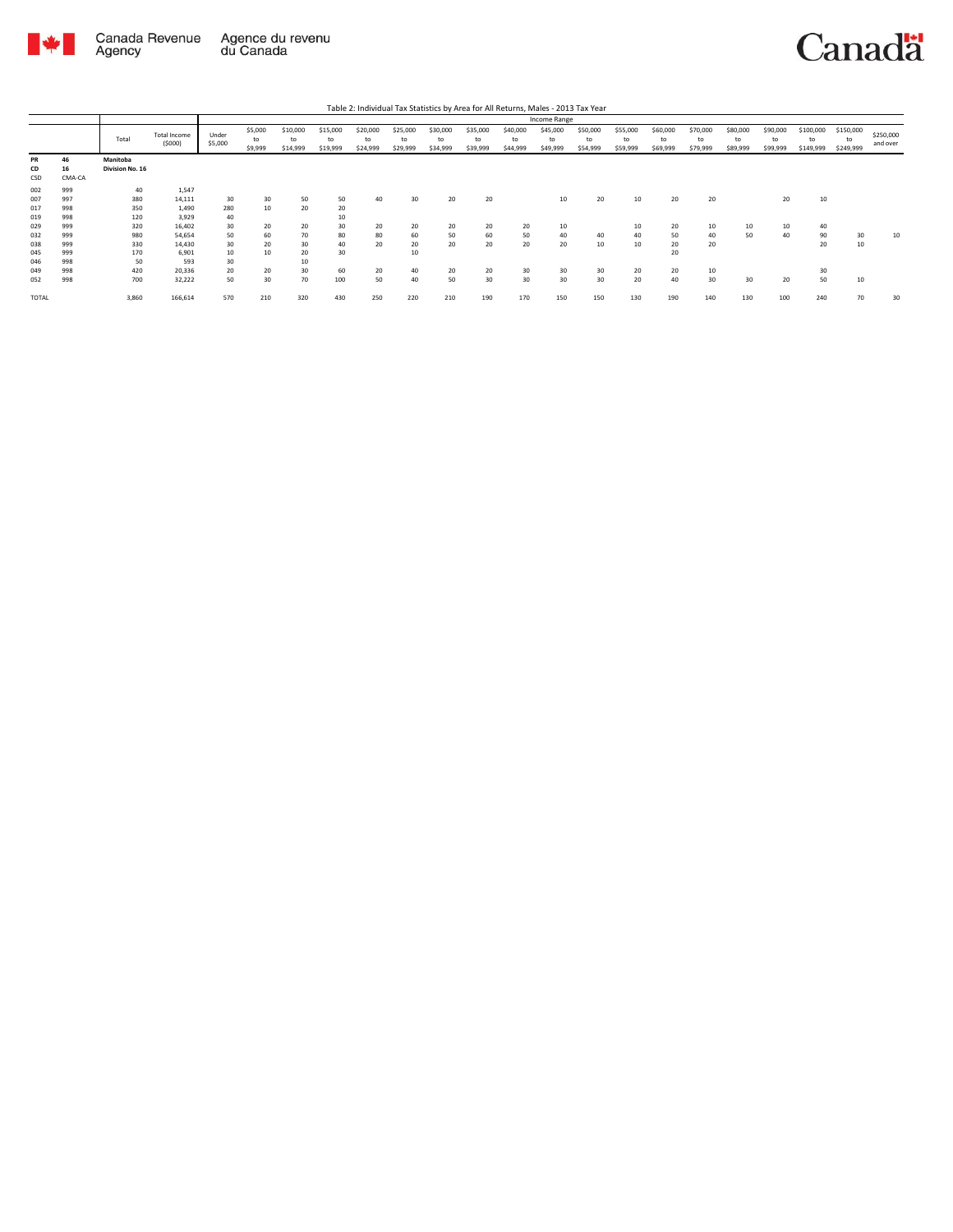

|                          |                          |                             |                                      |                      |                          |                            |                            |                            |                            |                            |                            |                            | Income Range               |                            |                            |                            |                            |                            |                            |                              |                              |                       |
|--------------------------|--------------------------|-----------------------------|--------------------------------------|----------------------|--------------------------|----------------------------|----------------------------|----------------------------|----------------------------|----------------------------|----------------------------|----------------------------|----------------------------|----------------------------|----------------------------|----------------------------|----------------------------|----------------------------|----------------------------|------------------------------|------------------------------|-----------------------|
|                          |                          | Total                       | <b>Total Income</b><br>(5000)        | Under<br>\$5,000     | \$5,000<br>to<br>\$9,999 | \$10,000<br>to<br>\$14,999 | \$15,000<br>to<br>\$19,999 | \$20,000<br>to<br>\$24,999 | \$25,000<br>to<br>\$29,999 | \$30,000<br>to<br>\$34,999 | \$35,000<br>to<br>\$39,999 | \$40,000<br>to<br>\$44,999 | \$45,000<br>to<br>\$49,999 | \$50,000<br>to<br>\$54,999 | \$55,000<br>to<br>\$59,999 | \$60,000<br>to<br>\$69,999 | \$70,000<br>to<br>\$79,999 | \$80,000<br>to<br>\$89,999 | \$90,000<br>to<br>\$99,999 | \$100,000<br>to<br>\$149,999 | \$150,000<br>to<br>\$249,999 | \$250,000<br>and over |
| PR<br>CD<br>CSD          | 46<br>17<br>CMA-CA       | Manitoba<br>Division No. 17 |                                      |                      |                          |                            |                            |                            |                            |                            |                            |                            |                            |                            |                            |                            |                            |                            |                            |                              |                              |                       |
| 026<br>029<br>034<br>036 | 997<br>998<br>998<br>999 | 1,460<br>410<br>180<br>200  | 41,138<br>2.237<br>5.861<br>7,055    | 390<br>300<br>20     | 90<br>30<br>10<br>10     | 130<br>20<br>20<br>30      | 180<br>30<br>30<br>30      | 90<br>20<br>20             | 100<br>20<br>20            | 70<br>20                   | 70<br>10                   | 50<br>10<br>20             | 50                         | 30                         | 30                         | 50<br>10                   | 40                         | 20                         | 20                         | 50<br>10                     | 10                           |                       |
| 040<br>045<br>048<br>050 | 998<br>998<br>998<br>998 | 110<br>280<br>560<br>3,380  | 4.605<br>12,563<br>24,467<br>146.587 | 20<br>40<br>230      | 20<br>30<br>200          | 20<br>20<br>40<br>230      | 20<br>30<br>70<br>340      | 20<br>40<br>260            | 20<br>30<br>220            | 20<br>40<br>230            | 20<br>40<br>200            | 20<br>30<br>230            | 10<br>30<br>170            | 10<br>20<br>150            | 20<br>130                  | 30<br>50<br>210            | 10<br>20<br>150            | 10<br>120                  | 10<br>90                   | 10<br>30<br>160              | 10<br>40                     | 20                    |
| 053<br>055<br>057        | 998<br>998<br>998        | 320<br>270<br>240           | 11,881<br>10,711<br>9.004            | 30<br>20<br>20       | 20<br>20                 | 30<br>30<br>30             | 40<br>20<br>30             | 30<br>10<br>20             | 20<br>20<br>20             | 10<br>20<br>10             | 20<br>20                   | 30<br>20<br>20             | 20<br>10                   | 10<br>20<br>10             | 10<br>20<br>10             | 20<br>10<br>20             | 10                         |                            |                            | 10<br>10                     |                              |                       |
| 060<br>063<br>067<br>071 | 998<br>999<br>999<br>999 | 360<br>150<br>120<br>120    | 14,484<br>4,751<br>4,100<br>3.619    | 20<br>20<br>10<br>10 | 20<br>10<br>10<br>10     | 30<br>20                   | 40<br>20<br>30<br>20       | 40<br>10<br>20             | 30                         | 20                         | 30                         | 20                         | 30                         |                            | 10                         | 20                         | 10                         |                            |                            | 20                           |                              |                       |
| 073<br>076<br>092        | 999<br>999<br>997        | 400<br>30<br>10             | 15,538<br>1,187<br>846               | 40                   | 40                       | 30                         | 50                         | 40                         | 30                         | 20                         | 20                         |                            | 20                         | 20                         | 20                         | 20                         | 20                         | 10                         |                            | 30                           |                              |                       |
| TOTAL                    |                          | 8,590                       | 320,635                              | 1,180                | 550                      | 700                        | 980                        | 630                        | 560                        | 500                        | 470                        | 460                        | 370                        | 310                        | 280                        | 450                        | 300                        | 210                        | 170                        | 360                          | 90                           | 30                    |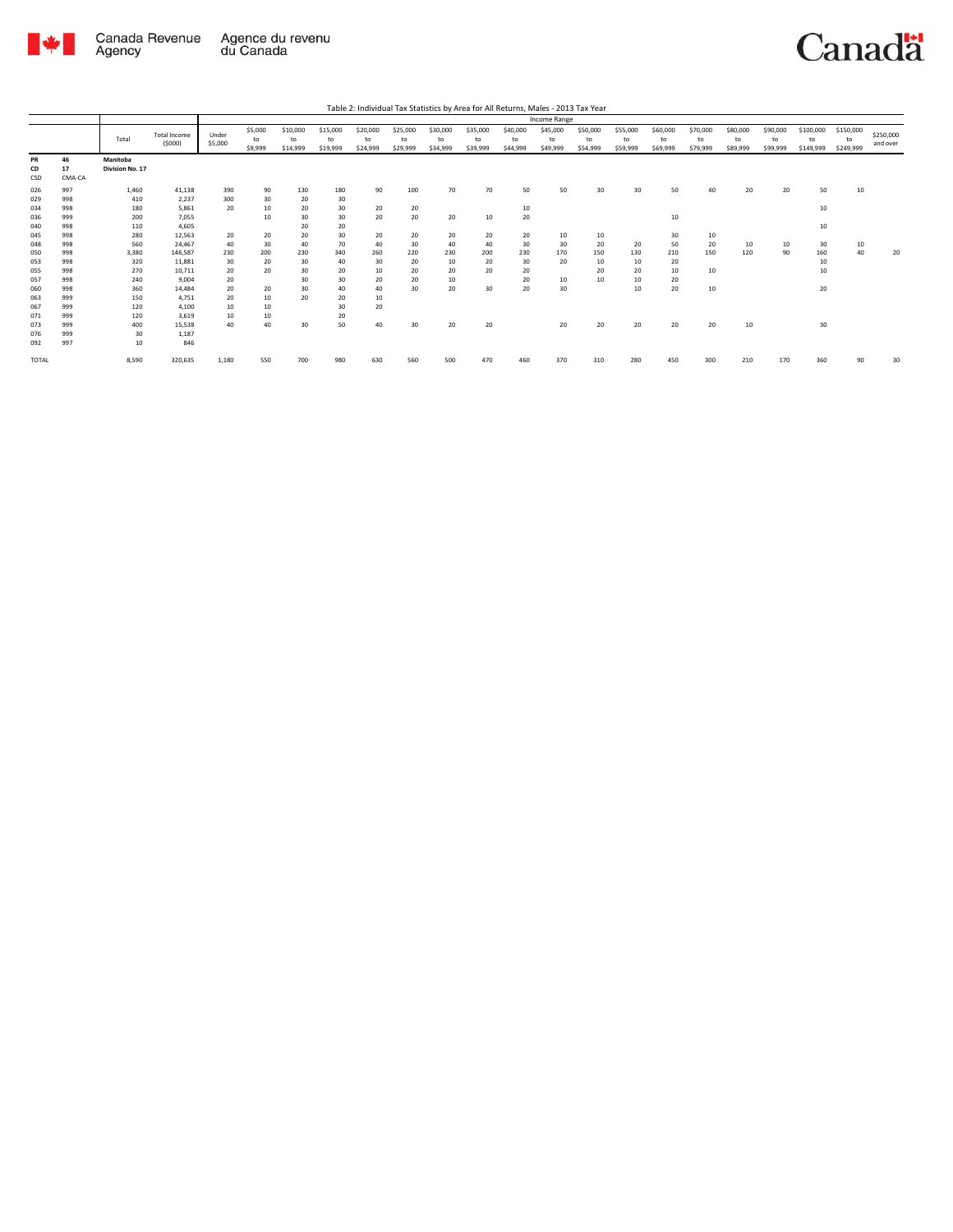

|                                   |                                 |                                   |                                                 |                             |                             |                             |                             |                             |                             |                             |                             |                             | Income Range                |                             |                             |                             |                             |                             |                            |                              |                              |                       |
|-----------------------------------|---------------------------------|-----------------------------------|-------------------------------------------------|-----------------------------|-----------------------------|-----------------------------|-----------------------------|-----------------------------|-----------------------------|-----------------------------|-----------------------------|-----------------------------|-----------------------------|-----------------------------|-----------------------------|-----------------------------|-----------------------------|-----------------------------|----------------------------|------------------------------|------------------------------|-----------------------|
|                                   |                                 | Total                             | <b>Total Income</b><br>(5000)                   | Under<br>\$5,000            | \$5,000<br>to<br>\$9,999    | \$10,000<br>to<br>\$14,999  | \$15,000<br>to<br>\$19,999  | \$20,000<br>to<br>\$24,999  | \$25,000<br>to<br>\$29,999  | \$30,000<br>to<br>\$34,999  | \$35,000<br>to<br>\$39,999  | \$40,000<br>to<br>\$44.999  | \$45,000<br>to<br>\$49,999  | \$50,000<br>to<br>\$54,999  | \$55,000<br>to<br>\$59,999  | \$60,000<br>to<br>\$69,999  | \$70,000<br>to<br>\$79,999  | \$80,000<br>to<br>\$89,999  | \$90,000<br>to<br>\$99,999 | \$100,000<br>to<br>\$149,999 | \$150,000<br>to<br>\$249,999 | \$250,000<br>and over |
| PR<br>CD<br>CSD                   | 46<br>18<br>CMA-CA              | Manitoba<br>Division No. 18       |                                                 |                             |                             |                             |                             |                             |                             |                             |                             |                             |                             |                             |                             |                             |                             |                             |                            |                              |                              |                       |
| 031<br>034<br>037<br>040<br>044   | 997<br>996<br>997<br>997<br>998 | 2.440<br>680<br>610<br>520<br>520 | 114,648<br>27,162<br>20,880<br>22,397<br>24.199 | 110<br>40<br>50<br>40<br>30 | 130<br>30<br>40<br>40<br>40 | 140<br>40<br>60<br>40<br>50 | 200<br>70<br>80<br>50<br>60 | 200<br>60<br>60<br>50<br>40 | 180<br>50<br>40<br>20<br>30 | 180<br>50<br>40<br>40<br>20 | 170<br>50<br>30<br>30<br>20 | 150<br>60<br>30<br>40<br>30 | 130<br>40<br>30<br>20<br>20 | 110<br>40<br>30<br>20<br>20 | 110<br>20<br>20<br>10<br>10 | 190<br>50<br>30<br>30<br>30 | 130<br>30<br>20<br>30<br>30 | 100<br>20<br>10<br>20<br>30 | 60<br>20<br>10<br>20       | 130<br>20<br>10<br>30<br>40  | 40                           |                       |
| 052<br>055<br>057                 | 997<br>998<br>998               | 340<br>310<br>40                  | 15.643<br>2,031<br>1.497                        | 30<br>240                   | 20<br>10                    | 30<br>10                    | 50<br>20                    | 30                          | 20                          | 20                          | 10                          | 10                          | 20                          | 10                          | 10                          |                             |                             |                             |                            | 30                           | 10                           |                       |
| 060<br>063<br>067<br>068<br>071   | 998<br>998<br>998<br>998<br>998 | 910<br>80<br>450<br>630<br>370    | 34,210<br>1.481<br>7.065<br>19.661<br>16,259    | 90<br>30<br>260<br>90<br>20 | 60<br>20<br>50<br>20        | 80<br>30<br>60<br>30        | 130<br>40<br>80<br>30       | 80<br>10<br>50<br>40        | 60<br>40<br>20              | 50<br>30<br>30              | 50<br>10<br>30<br>20        | 50<br>10<br>30<br>30        | 40<br>30<br>20              | 40<br>10<br>30<br>10        | 30<br>10<br>10              | 20<br>30                    | 40<br>20<br>20              | 20<br>10<br>20              | 20<br>20                   | 30<br>20<br>20               | 10                           |                       |
| 074<br>077<br>091<br><b>TOTAL</b> | 998<br>999<br>999               | 1.300<br>210<br>40<br>9.430       | 54.487<br>7.532<br>1,405<br>370,557             | 60<br>20<br>1,120           | 70<br>550                   | 100<br>10<br>690            | 120<br>30<br>950            | 90<br>20<br>750             | 90<br>10<br>590             | 100<br>10<br>590            | 110<br>10<br>550            | 100<br>20<br>570            | 80<br>460                   | 70<br>400                   | 50<br>10<br>310             | 80<br>10<br>510             | 50<br>400                   | 40<br>280                   | 20<br>190                  | 50<br>400                    | 10<br>100                    | 30                    |
|                                   |                                 |                                   |                                                 |                             |                             |                             |                             |                             |                             |                             |                             |                             |                             |                             |                             |                             |                             |                             |                            |                              |                              |                       |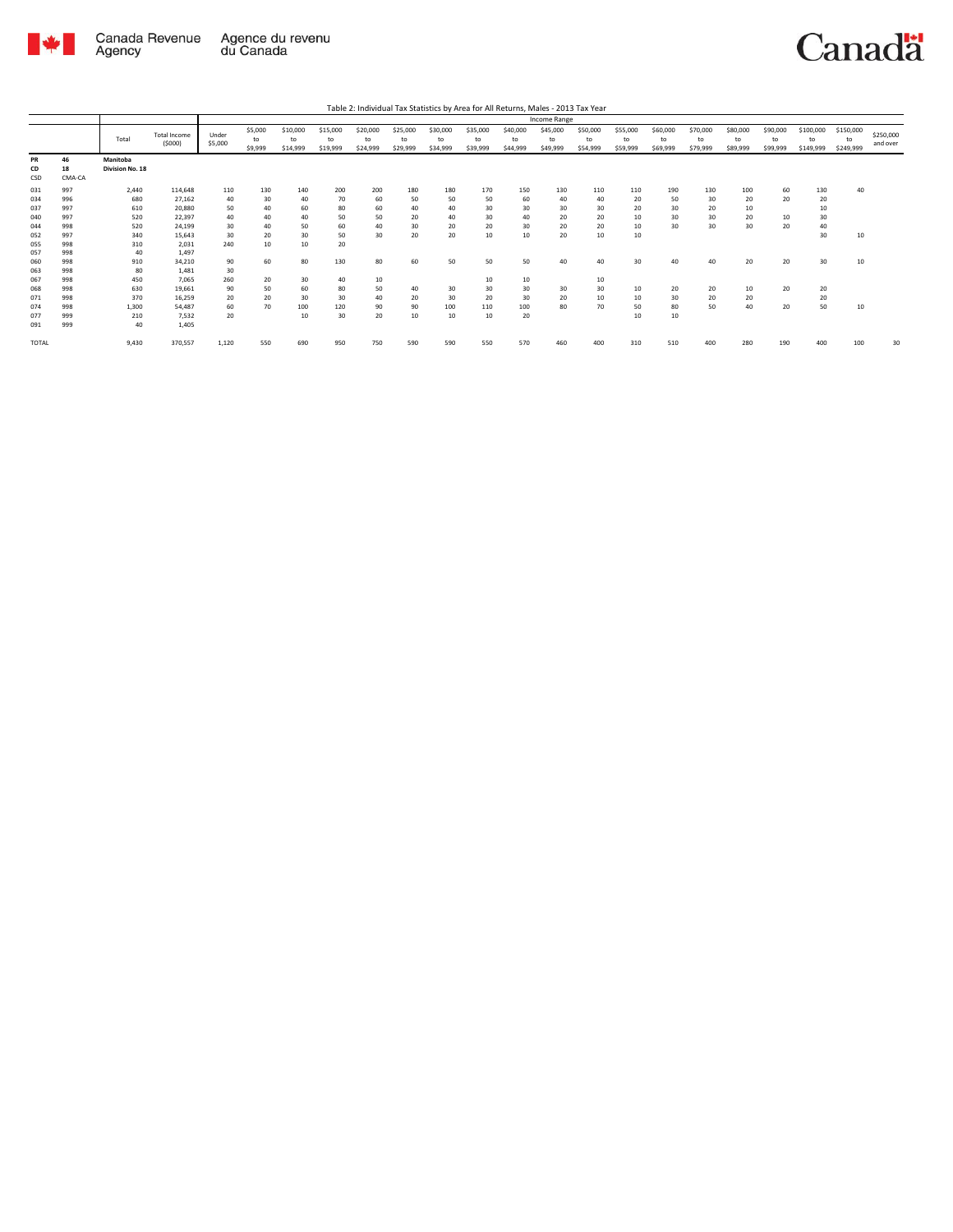

|                 |                    |                             |                        |                  |                          |                            |                            |                            |                            | Table 2. Individual Tax Statistics by Alea for All Neturns, Males - 2015 Tax Teal |                            |                            |                            |                            |                            |                            |                            |                            |                            |                              |                              |                       |
|-----------------|--------------------|-----------------------------|------------------------|------------------|--------------------------|----------------------------|----------------------------|----------------------------|----------------------------|-----------------------------------------------------------------------------------|----------------------------|----------------------------|----------------------------|----------------------------|----------------------------|----------------------------|----------------------------|----------------------------|----------------------------|------------------------------|------------------------------|-----------------------|
|                 |                    |                             |                        |                  |                          |                            |                            |                            |                            |                                                                                   |                            |                            | Income Range               |                            |                            |                            |                            |                            |                            |                              |                              |                       |
|                 |                    | Total                       | Total Income<br>(5000) | Under<br>\$5,000 | \$5,000<br>to<br>\$9,999 | \$10,000<br>to<br>\$14,999 | \$15,000<br>to<br>\$19,999 | \$20,000<br>to<br>\$24,999 | \$25,000<br>to<br>\$29,999 | \$30,000<br>to<br>\$34,999                                                        | \$35,000<br>to<br>\$39,999 | \$40,000<br>to<br>\$44,999 | \$45,000<br>to<br>\$49,999 | \$50,000<br>to<br>\$54,999 | \$55,000<br>to<br>\$59,999 | \$60,000<br>to<br>\$69,999 | \$70,000<br>to<br>\$79,999 | \$80,000<br>to<br>\$89,999 | \$90,000<br>to<br>\$99,999 | \$100,000<br>to<br>\$149,999 | \$150,000<br>to<br>\$249,999 | \$250,000<br>and over |
| PR<br>CD<br>CSD | 46<br>19<br>CMA-CA | Manitoba<br>Division No. 19 |                        |                  |                          |                            |                            |                            |                            |                                                                                   |                            |                            |                            |                            |                            |                            |                            |                            |                            |                              |                              |                       |
| 045             | 998                | 2,370                       | 40,973                 | 1,120            | 200                      | 210                        | 250                        | 130                        | 70                         | 60                                                                                | 50                         | 50                         | 40                         | 30                         | 20                         | 40                         | 30                         | 30                         | 10                         | 40                           |                              |                       |
| 050             | 998                | 190                         | 1,975                  | 130              | 10                       | 10                         |                            |                            |                            |                                                                                   |                            |                            |                            |                            |                            |                            |                            |                            |                            |                              |                              |                       |
| 051             | 999                | 300                         | 1,630                  | 260              |                          |                            |                            |                            |                            |                                                                                   |                            |                            |                            |                            |                            |                            |                            |                            |                            |                              |                              |                       |
| 052             | 998                | 190                         | 781                    | 160              |                          |                            | 10                         |                            |                            |                                                                                   |                            |                            |                            |                            |                            |                            |                            |                            |                            |                              |                              |                       |
| 053             | 999                | 250                         | 4,222                  | 140              | 10                       | 10                         | 20                         |                            |                            |                                                                                   |                            |                            |                            |                            |                            |                            |                            |                            |                            |                              |                              |                       |
| 054             | 998                | 160                         | 1,213                  | 120              |                          |                            |                            |                            |                            |                                                                                   |                            |                            |                            |                            |                            |                            |                            |                            |                            |                              |                              |                       |
| 059             | 998                | 920                         | 5,758                  | 670              | 50                       | 50                         | 70                         | 30                         | 10                         | 10                                                                                |                            |                            |                            |                            |                            |                            |                            |                            |                            |                              |                              |                       |
| 061             | 998                | 30                          | 404                    | 20               |                          |                            |                            |                            |                            |                                                                                   |                            |                            |                            |                            |                            |                            |                            |                            |                            |                              |                              |                       |
| 065             | 999                | 250                         | 3,183                  | 140              | 10                       | 20                         | 20                         | 20                         |                            |                                                                                   |                            |                            |                            |                            |                            |                            |                            |                            |                            |                              |                              |                       |
| 068             | 998                | 140                         | 1,408                  | 80               | $10\,$                   |                            | 10                         | 10                         |                            |                                                                                   |                            |                            |                            |                            |                            |                            |                            |                            |                            |                              |                              |                       |
| 069             | 998                | 180                         | 1,455                  | 100              | 10                       | 20                         | 20                         | 10                         |                            |                                                                                   |                            |                            |                            |                            |                            |                            |                            |                            |                            |                              |                              |                       |
| 071             | 999                | 30                          | 693                    |                  |                          |                            |                            |                            |                            |                                                                                   |                            |                            |                            |                            |                            |                            |                            |                            |                            |                              |                              |                       |
| 075             | 998                | 270                         | 1,307                  | 220              |                          | 20                         | 10                         |                            |                            |                                                                                   |                            |                            |                            |                            |                            |                            |                            |                            |                            |                              |                              |                       |
| 079             | 999                | 140                         | 252                    | 130              |                          |                            |                            |                            |                            |                                                                                   |                            |                            |                            |                            |                            |                            |                            |                            |                            |                              |                              |                       |
| 082             | 999                |                             |                        |                  |                          |                            |                            |                            |                            |                                                                                   |                            |                            |                            |                            |                            |                            |                            |                            |                            |                              |                              |                       |
| TOTAL           |                    | 5,420                       | 65,254                 | 3,300            | 350                      | 370                        | 440                        | 210                        | 120                        | 100                                                                               | 80                         | 80                         | 60                         | 40                         | 30                         | 60                         | 50                         | 40                         | 20                         | 60                           | 10                           |                       |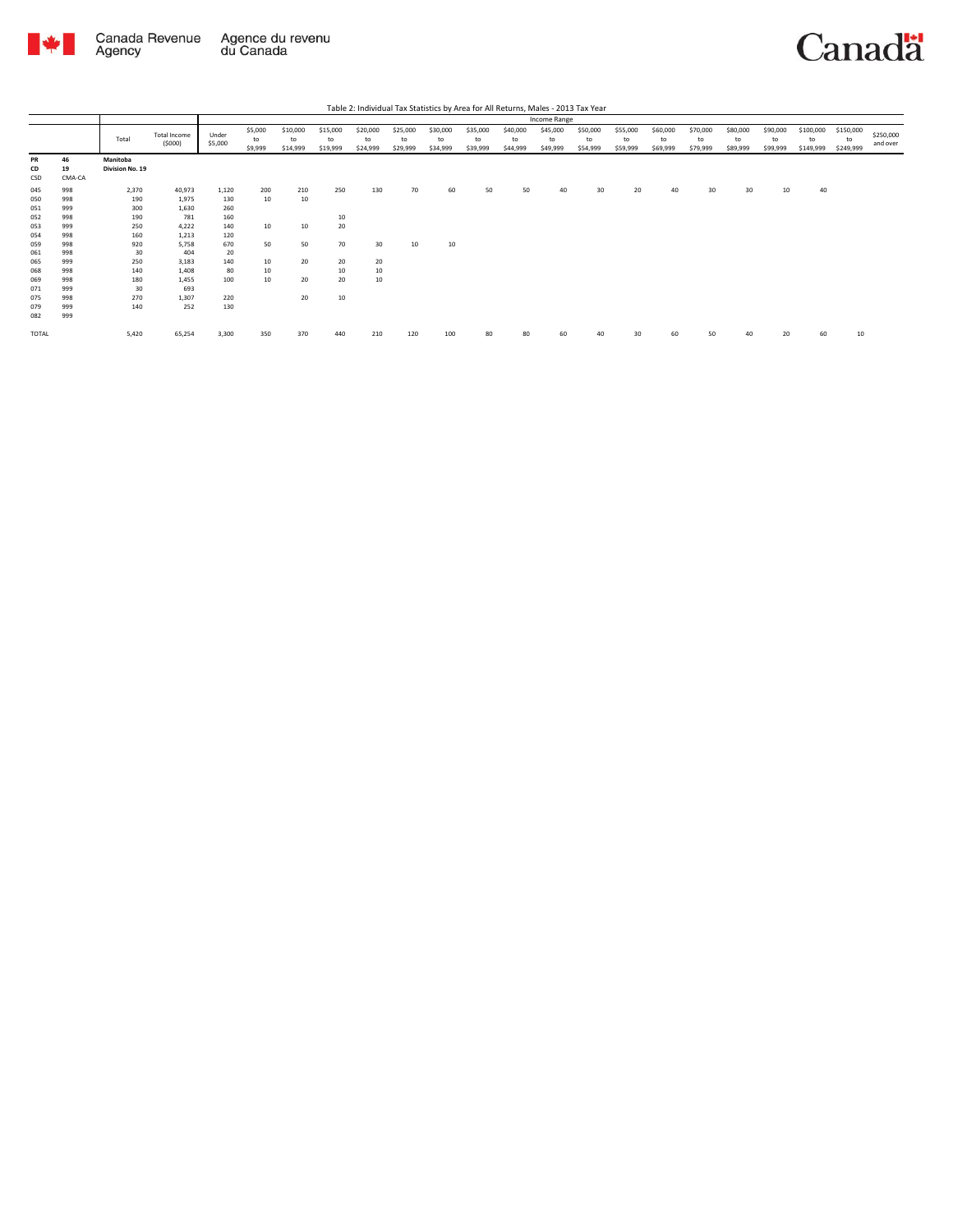

|                        |                    |                             |                               |                  |                          |                            |                            |                            |                            |                            |                            |                            | Income Range               |                            |                            |                            |                            |                            |                            |                              |                              |                       |
|------------------------|--------------------|-----------------------------|-------------------------------|------------------|--------------------------|----------------------------|----------------------------|----------------------------|----------------------------|----------------------------|----------------------------|----------------------------|----------------------------|----------------------------|----------------------------|----------------------------|----------------------------|----------------------------|----------------------------|------------------------------|------------------------------|-----------------------|
|                        |                    | Total                       | <b>Total Income</b><br>(5000) | Under<br>\$5,000 | \$5,000<br>to<br>\$9,999 | \$10,000<br>to<br>\$14,999 | \$15,000<br>to<br>\$19,999 | \$20,000<br>to<br>\$24,999 | \$25,000<br>to<br>\$29,999 | \$30,000<br>to<br>\$34,999 | \$35,000<br>to<br>\$39,999 | \$40,000<br>to<br>\$44,999 | \$45,000<br>to<br>\$49,999 | \$50,000<br>to<br>\$54,999 | \$55,000<br>to<br>\$59,999 | \$60,000<br>to<br>\$69,999 | \$70,000<br>to<br>\$79,999 | \$80,000<br>to<br>\$89,999 | \$90,000<br>to<br>\$99,999 | \$100,000<br>to<br>\$149,999 | \$150,000<br>to<br>\$249,999 | \$250,000<br>and over |
| <b>PR</b><br>CD<br>CSD | 46<br>20<br>CMA-CA | Manitoba<br>Division No. 20 |                               |                  |                          |                            |                            |                            |                            |                            |                            |                            |                            |                            |                            |                            |                            |                            |                            |                              |                              |                       |
| 032                    | 998                | 250                         | 4,688                         | 80               | 30                       | 30                         | 20                         | 20                         | 20                         |                            | 10                         |                            |                            |                            |                            |                            |                            |                            |                            |                              |                              |                       |
| 037                    | 998                | 170                         | 7,025                         | 10               |                          | 20                         | 20                         | 20                         |                            |                            | 10                         | 10                         | 10                         | 10                         |                            | 20                         |                            |                            |                            |                              |                              |                       |
| 039                    | 998                | 400                         | 16,312                        | 40               | 20                       | 30                         | 40                         | 40                         | 20                         | 20                         | 30                         | 30                         | 20                         | 20                         | 20                         | 20                         | 20                         | 10                         | 10                         | 20                           |                              |                       |
| 041                    | 998                | 1,060                       | 45,218                        | 60               | 60                       | 100                        | 100                        | 90                         | 50                         | 70                         | 70                         | 70                         | 80                         | 40                         | 50                         | 70                         | 40                         | 50                         | 20                         | 40                           | 10                           |                       |
| 043                    | 999                | 170                         | 6,442                         |                  | 10                       | 20                         | 30                         | 10                         | 10                         | 10                         |                            | 10                         | 10                         | 10                         |                            |                            |                            |                            |                            |                              |                              |                       |
| 048                    | 998                | 1.520                       | 67.706                        | 100              | 90                       | 100                        | 150                        | 120                        | 90                         | 90                         | 80                         | 110                        | 90                         | 60                         | 70                         | 100                        | 80                         | 60                         | 40                         | 60                           | 20                           | 10                    |
| 052                    | 999                | 110                         | 4,549                         |                  |                          |                            | 10                         |                            |                            |                            |                            | 10                         |                            | 10                         |                            |                            |                            |                            |                            |                              |                              |                       |
| 055                    | 999                | 290                         | 8,050                         | 60               | 20                       | 20                         | 40                         | 30                         | 20                         | 10                         | 10                         | 20                         | 10                         | 10                         |                            | 10                         |                            |                            |                            |                              |                              |                       |
| 066                    | 999                | 50                          | 1,738                         |                  |                          |                            |                            |                            |                            |                            |                            |                            |                            |                            |                            |                            |                            |                            |                            |                              |                              |                       |
| 069                    | 999                | 40                          | 1,410                         |                  |                          |                            |                            |                            |                            |                            |                            |                            |                            |                            |                            |                            |                            |                            |                            |                              |                              |                       |
| <b>TOTAL</b>           |                    | 4,060                       | 163,138                       | 380              | 250                      | 320                        | 410                        | 330                        | 240                        | 230                        | 230                        | 270                        | 230                        | 160                        | 150                        | 260                        | 170                        | 140                        | 90                         | 140                          | 40                           | 20                    |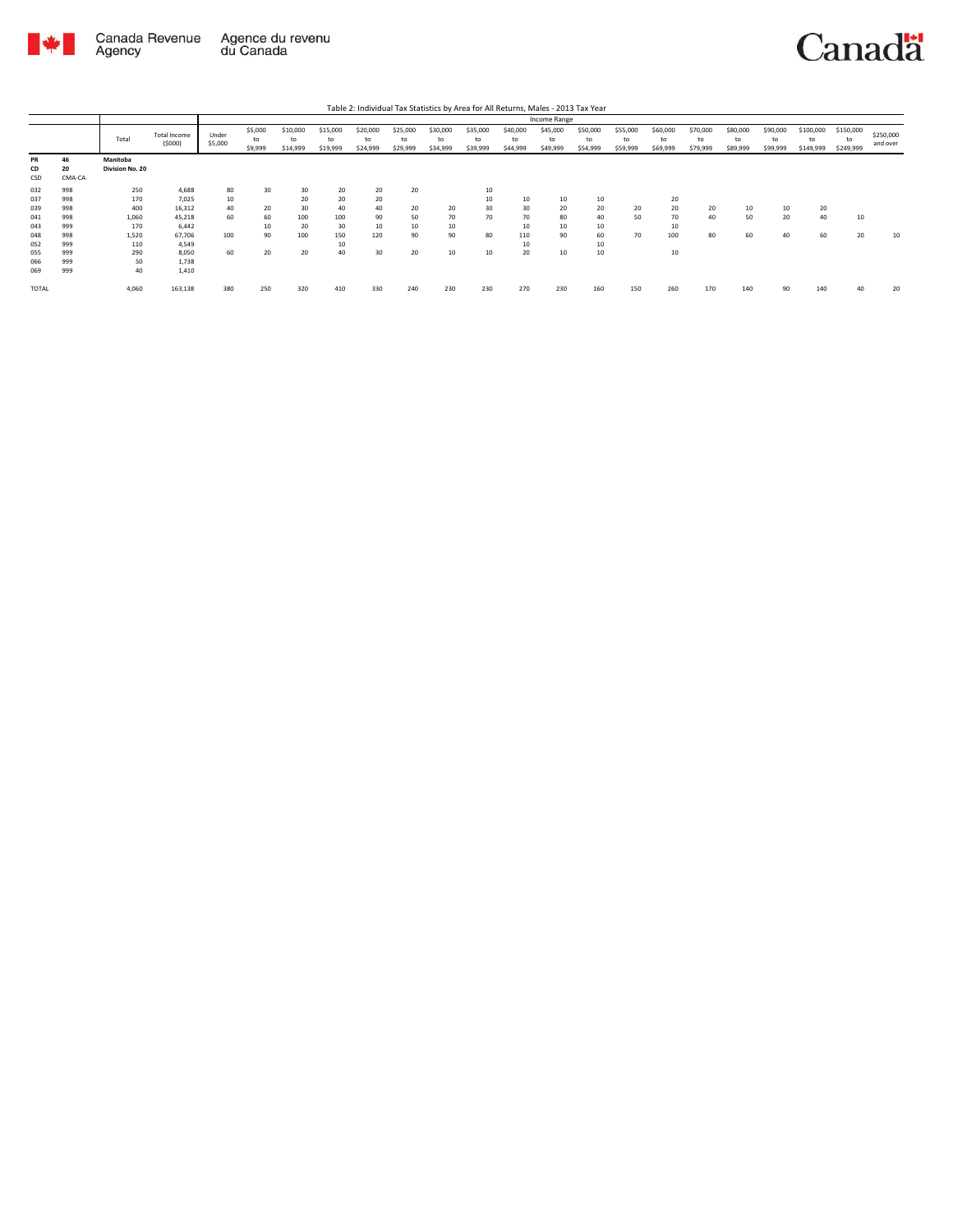

|                 |                    |                             |                               |                  |                          |                            |                            |                            |                            |                            |                            |                            | Income Range               |                            |                            |                            |                            |                            |                            |                              |                              |                       |
|-----------------|--------------------|-----------------------------|-------------------------------|------------------|--------------------------|----------------------------|----------------------------|----------------------------|----------------------------|----------------------------|----------------------------|----------------------------|----------------------------|----------------------------|----------------------------|----------------------------|----------------------------|----------------------------|----------------------------|------------------------------|------------------------------|-----------------------|
|                 |                    | Total                       | <b>Total Income</b><br>(5000) | Under<br>\$5,000 | \$5,000<br>to<br>\$9,999 | \$10,000<br>to<br>\$14,999 | \$15,000<br>to<br>\$19,999 | \$20,000<br>to<br>\$24,999 | \$25,000<br>to<br>\$29,999 | \$30,000<br>to<br>\$34,999 | \$35,000<br>to<br>\$39,999 | \$40,000<br>to<br>\$44,999 | \$45,000<br>to<br>\$49,999 | \$50,000<br>to<br>\$54,999 | \$55,000<br>to<br>\$59,999 | \$60,000<br>to<br>\$69,999 | \$70,000<br>to<br>\$79,999 | \$80,000<br>to<br>\$89,999 | \$90,000<br>to<br>\$99,999 | \$100,000<br>to<br>\$149,999 | \$150,000<br>to<br>\$249,999 | \$250,000<br>and over |
| PR<br>CD<br>CSD | 46<br>21<br>CMA-CA | Manitoba<br>Division No. 21 |                               |                  |                          |                            |                            |                            |                            |                            |                            |                            |                            |                            |                            |                            |                            |                            |                            |                              |                              |                       |
| 025             | 999                | 80                          | 1,734                         | 40               |                          |                            |                            |                            |                            |                            |                            |                            |                            |                            |                            |                            |                            |                            |                            |                              |                              |                       |
| 027             | 999                | 250                         | 5,209                         | 100              | 40                       | 30                         | 20                         |                            |                            |                            |                            |                            |                            |                            |                            |                            |                            |                            |                            |                              |                              |                       |
| 029             | 999                | 350                         | 1,514                         | 270              | 20                       | 20                         | 20                         |                            |                            |                            |                            |                            |                            |                            |                            |                            |                            |                            |                            |                              |                              |                       |
| 033             | 999                | 20                          | 190                           | 20               |                          |                            |                            |                            |                            |                            |                            |                            |                            |                            |                            |                            |                            |                            |                            |                              |                              |                       |
| 034             | 999                |                             |                               |                  |                          |                            |                            |                            |                            |                            |                            |                            |                            |                            |                            |                            |                            |                            |                            |                              |                              |                       |
| 040             | 998                | 30                          | 320                           | 20               |                          |                            |                            |                            |                            |                            |                            |                            |                            |                            |                            |                            |                            |                            |                            |                              |                              |                       |
| 043             | 998                | 600                         | 4,276                         | 420              | 50                       | 40                         | 40                         | 10                         |                            |                            |                            |                            |                            |                            |                            |                            |                            |                            |                            |                              |                              |                       |
| 045             | 998                | 3.060                       | 144.234                       | 490              | 190                      | 160                        | 180                        | 170                        | 150                        | 140                        | 120                        | 130                        | 120                        | 120                        | 120                        | 180                        | 190                        | 200                        | 130                        | 200                          | 50                           | 20                    |
| 052             | 998                | 310                         | 14,636                        | 30               | 20                       | 10                         | 20                         | 20                         | 10                         | 20                         | 20                         | 20                         | 20                         |                            | 20                         | 30                         | 20                         | 20                         | 10                         | 20                           |                              |                       |
| 058             | 999                | 290                         | 3,247                         | 180              | 30                       | 20                         | 20                         |                            |                            |                            |                            |                            |                            |                            |                            |                            |                            |                            |                            |                              |                              |                       |
| 064             | 998                | 2,410                       | 156,590                       | 110              | 90                       | 110                        | 100                        | 100                        | 130                        | 120                        | 90                         | 100                        | 90                         | 100                        | 90                         | 140                        | 190                        | 190                        | 180                        | 390                          | 80                           | 10                    |
| 071             | 998                | 390                         | 28,752                        | 10               | 10                       | 10                         | 20                         | 20                         | 10                         | 30                         | 20                         | 20                         | 10                         | 10                         | 10                         | 30                         | 20                         | 20                         | 20                         | 90                           | 30                           |                       |
| 078             | 998                | 230                         | 6,339                         | 70               | 20                       | 20                         | 20                         |                            | 20                         | 10                         | 10                         |                            |                            |                            |                            |                            |                            | 10                         |                            |                              |                              |                       |
| TOTAL           |                    | 8,010                       | 367,041                       | 1,780            | 470                      | 420                        | 440                        | 340                        | 340                        | 350                        | 280                        | 290                        | 260                        | 250                        | 240                        | 400                        | 440                        | 450                        | 350                        | 730                          | 170                          | 30                    |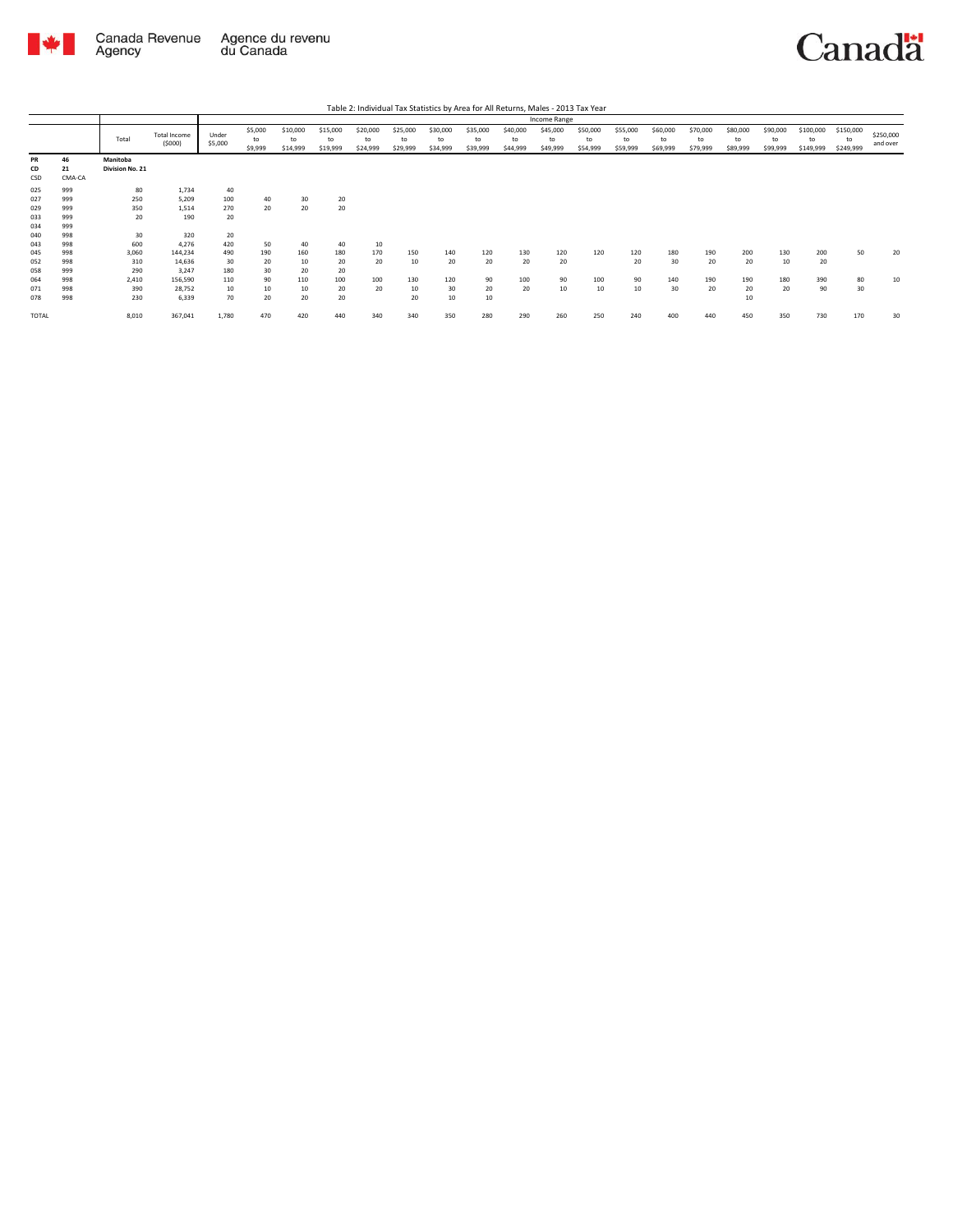



|                 |                    |                             |                               |                  |                          |                            |                            |                            |                            |                            |                            |                            | Income Range               |                            |                            |                            |                            |                            |                            |                              |                              |                       |
|-----------------|--------------------|-----------------------------|-------------------------------|------------------|--------------------------|----------------------------|----------------------------|----------------------------|----------------------------|----------------------------|----------------------------|----------------------------|----------------------------|----------------------------|----------------------------|----------------------------|----------------------------|----------------------------|----------------------------|------------------------------|------------------------------|-----------------------|
|                 |                    | Total                       | <b>Total Income</b><br>(5000) | Under<br>\$5,000 | \$5,000<br>to<br>\$9,999 | \$10,000<br>to<br>\$14,999 | \$15,000<br>to<br>\$19,999 | \$20,000<br>to<br>\$24,999 | \$25,000<br>to<br>\$29,999 | \$30,000<br>to<br>\$34,999 | \$35,000<br>to<br>\$39,999 | \$40,000<br>to<br>\$44,999 | \$45,000<br>to<br>\$49,999 | \$50,000<br>to<br>\$54,999 | \$55,000<br>to<br>\$59,999 | \$60,000<br>to<br>\$69,999 | \$70,000<br>to<br>\$79,999 | \$80,000<br>to<br>\$89,999 | \$90,000<br>to<br>\$99,999 | \$100,000<br>to<br>\$149,999 | \$150,000<br>to<br>\$249,999 | \$250,000<br>and over |
| PR<br>CD<br>CSD | 46<br>22<br>CMA-CA | Manitoba<br>Division No. 22 |                               |                  |                          |                            |                            |                            |                            |                            |                            |                            |                            |                            |                            |                            |                            |                            |                            |                              |                              |                       |
| 046             | 997                | 4,250                       | 69,341                        | 2,940            | 160                      | 180                        | 180                        | 90                         | 60                         | 50                         | 40                         | 30                         | 40                         | 30                         | 20                         | 60                         | 50                         | 50                         | 60                         | 170                          | 70                           |                       |
| 048             | 999                | 840                         | 2,819                         | 730              | 20                       | 20                         | 20                         | 10                         |                            |                            |                            |                            |                            |                            |                            |                            |                            |                            |                            |                              |                              |                       |
| 050             | 998                | 30                          | 740                           |                  |                          |                            |                            |                            |                            |                            |                            |                            |                            |                            |                            |                            |                            |                            |                            |                              |                              |                       |
| 052             | 998                | 1,350                       | 9,953                         | 1,040            | 50                       | 50                         | 60                         | 20                         | 20                         | 20                         | 10                         | 10                         |                            |                            |                            | 10                         |                            |                            |                            | 20                           |                              |                       |
| 055             | 998                | 180                         | 905                           | 160              |                          |                            |                            |                            |                            |                            |                            |                            |                            |                            |                            |                            |                            |                            |                            |                              |                              |                       |
| 056             | 998                | 260                         | 2,392                         | 210              |                          |                            | 20                         |                            |                            |                            |                            |                            |                            |                            |                            |                            |                            |                            |                            |                              |                              |                       |
| 059             | 998                | 630                         | 4,930                         | 450              | 60                       | 30                         | 20                         | 20                         |                            |                            |                            |                            |                            |                            |                            |                            |                            |                            |                            |                              |                              |                       |
| 063             | 998                | 590                         | 4,466                         | 410              | 40                       | 30                         | 40                         | 20                         |                            |                            |                            |                            |                            |                            |                            |                            |                            |                            |                            |                              |                              |                       |
| 064             | 999                | 40                          | 622                           | 20               |                          |                            |                            |                            |                            |                            |                            |                            |                            |                            |                            |                            |                            |                            |                            |                              |                              |                       |
| 065             | 998                | 120                         | 767                           | 100              |                          |                            |                            |                            |                            |                            |                            |                            |                            |                            |                            |                            |                            |                            |                            |                              |                              |                       |
| 800             | 999                | 410                         | 815                           | 380              |                          | 20                         |                            |                            |                            |                            |                            |                            |                            |                            |                            |                            |                            |                            |                            |                              |                              |                       |
| 801             | 998                |                             |                               |                  |                          |                            |                            |                            |                            |                            |                            |                            |                            |                            |                            |                            |                            |                            |                            |                              |                              |                       |
| TOTAL           |                    | 8,700                       | 97,749                        | 6,440            | 350                      | 360                        | 360                        | 170                        | 110                        | 90                         | 70                         | 60                         | 60                         | 40                         | 40                         | 90                         | 70                         | 60                         | 70                         | 200                          | 70                           |                       |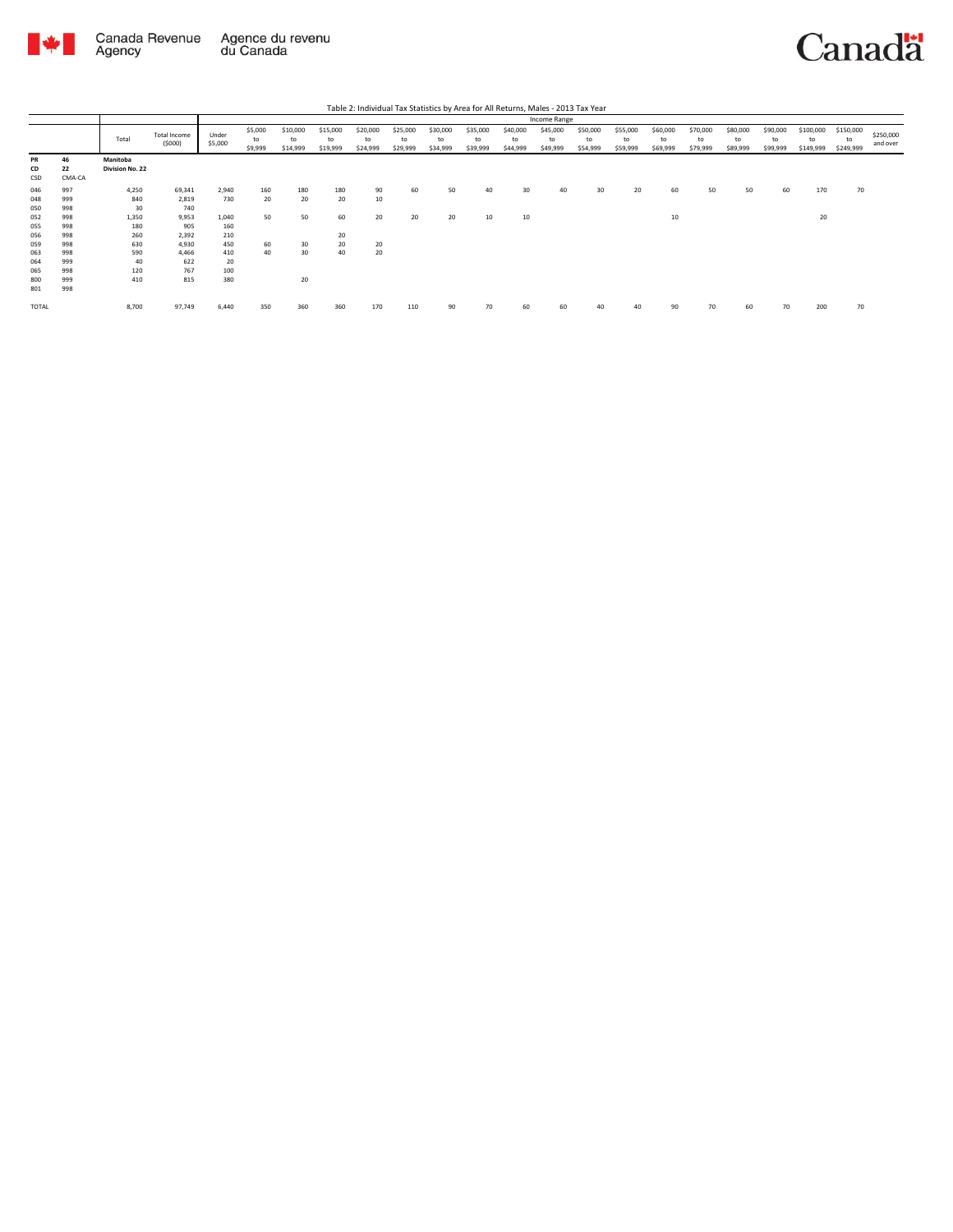

|                 |                    |                             |                        | Income Range     |                          |                            |                            |                            |                            |                            |                            |                            |                            |                            |                            |                            |                            |                            |                            |                              |                              |                       |
|-----------------|--------------------|-----------------------------|------------------------|------------------|--------------------------|----------------------------|----------------------------|----------------------------|----------------------------|----------------------------|----------------------------|----------------------------|----------------------------|----------------------------|----------------------------|----------------------------|----------------------------|----------------------------|----------------------------|------------------------------|------------------------------|-----------------------|
|                 |                    | Total                       | Total Income<br>(5000) | Under<br>\$5,000 | \$5,000<br>to<br>\$9,999 | \$10,000<br>to<br>\$14,999 | \$15,000<br>to<br>\$19,999 | \$20,000<br>to<br>\$24,999 | \$25,000<br>to<br>\$29,999 | \$30,000<br>to<br>\$34,999 | \$35,000<br>to<br>\$39,999 | \$40,000<br>to<br>\$44,999 | \$45,000<br>to<br>\$49,999 | \$50,000<br>to<br>\$54,999 | \$55,000<br>to<br>\$59,999 | \$60,000<br>to<br>\$69,999 | \$70,000<br>to<br>\$79,999 | \$80,000<br>to<br>\$89,999 | \$90,000<br>to<br>\$99,999 | \$100,000<br>to<br>\$149,999 | \$150,000<br>to<br>\$249,999 | \$250,000<br>and over |
| PR<br>CD<br>CSD | 46<br>23<br>CMA-CA | Manitoba<br>Division No. 23 |                        |                  |                          |                            |                            |                            |                            |                            |                            |                            |                            |                            |                            |                            |                            |                            |                            |                              |                              |                       |
| 034             | 999                | 140                         | 5,019                  | 20               | 10                       | 10                         | 10                         | 10                         | 20                         |                            |                            |                            |                            |                            |                            |                            |                            |                            |                            | 10                           |                              |                       |
| 037             | 998                | 300                         | 3,348                  | 170              | 40                       | 30                         | 20                         | 10                         |                            |                            |                            | 10                         |                            |                            |                            |                            |                            |                            |                            |                              |                              |                       |
| 047             | 998                | 200                         | 6,061                  | 40               | 20                       | 20                         | 20                         | 10                         | 20                         |                            | 10                         |                            |                            |                            |                            |                            |                            |                            |                            | 10                           |                              |                       |
| 056             | 998                | 320                         | 15,676                 | 20               | 20                       | 20                         | 20                         | 20                         | 20                         | 20                         | 20                         | 10                         | 20                         | 20                         | 20                         | 30                         | 20                         | 20                         | 10                         | 20                           |                              |                       |
| 058             | 998                | 130                         | 759                    | 100              |                          |                            |                            |                            |                            |                            |                            |                            |                            |                            |                            |                            |                            |                            |                            |                              |                              |                       |
| 064             | 998                | 480                         | 1,819                  | 420              | 20                       | 10                         | 10                         |                            |                            |                            |                            |                            |                            |                            |                            |                            |                            |                            |                            |                              |                              |                       |
| 065             | 999                | 150                         | 1.504                  | 90               | 10                       | 10                         | 10                         |                            |                            |                            |                            |                            |                            |                            |                            |                            |                            |                            |                            |                              |                              |                       |
| 067             | 999                | 240                         | 1.279                  | 180              | 10                       | 20                         | 20                         |                            |                            |                            |                            |                            |                            |                            |                            |                            |                            |                            |                            |                              |                              |                       |
| 071             | 999                | 240                         | 1,480                  | 200              |                          |                            |                            |                            |                            |                            |                            |                            |                            |                            |                            |                            |                            |                            |                            |                              |                              |                       |
| TOTAL           |                    | 2,210                       | 36,945                 | 1,250            | 140                      | 130                        | 120                        | 70                         | 60                         | 40                         | 30                         | 50                         | 40                         | 50                         | 30                         | 40                         | 40                         | 30                         | 20                         | 50                           | 10                           |                       |